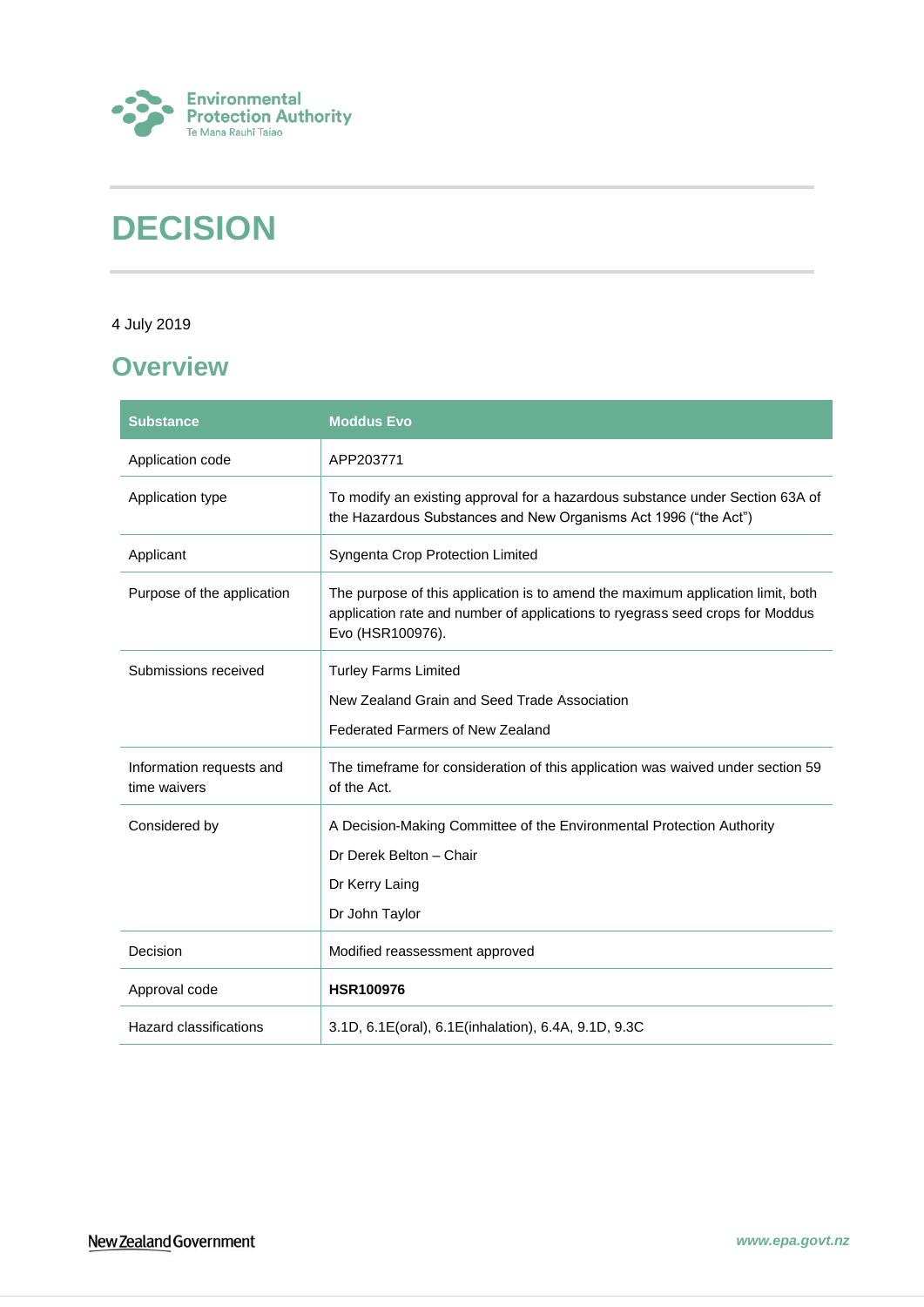**Decision for the modified reassessment of Moddus Evo (APP203771)**

| <b>Application dates</b>  |                                  |
|---------------------------|----------------------------------|
| Date application received | 28 January 2019                  |
| Submission period         | 12 February 2019 - 26 March 2019 |
| Consideration date        | 29 May 2019                      |
| Date decision signed      | 4 July 2019                      |

# <span id="page-1-0"></span>**Executive summary**

Moddus Evo is a liquid dispersible concentrate formulation containing 250 g/L of the active ingredient trinexapac-ethyl. It was approved under the Act on 11 November 2014. It is used as a plant growth regulator for use in wheat, barley, ryegrass, and oat crops.

The application to modify the existing approval for Moddus Evo was made by Syngenta Crop Protection Limited ("Syngenta") and was publicly notified in accordance with section 53 of the Act.

During the submission period, three submissions were received on the application. All three of the submissions were in support of the application. Two submitters indicated in their submissions that they wished to be heard at a hearing, however later withdrew their wish to be heard.

Prior to the consideration date, the Decision-Making Committee ('the Committee') requested clarification on two points. The first, expanding on the background of the initial approval and the basis for the grounds to reassess this substance. The second, addressing points raised by the applicant and submitters with regard to inconsistencies in application restriction controls applied to trinexapacethyl-containing substances. These questions were addressed, and provided to the Committee in an addendum to the Staff Report prior to consideration.

After considering all relevant information available, the Committee decided that it had sufficient information for making a decision.

The Committee assessed the risks posed by Moddus Evo and determined that they would be negligible with controls. The Committee assessed the benefits associated with the increase in application parameters of Moddus Evo, and determined that they would be non-negligible.

The Committee considered all the effects associated with the substance. They considered that the positive effects of the substance outweigh the adverse effects and decided to approve the application to modify the approval for Moddus Evo.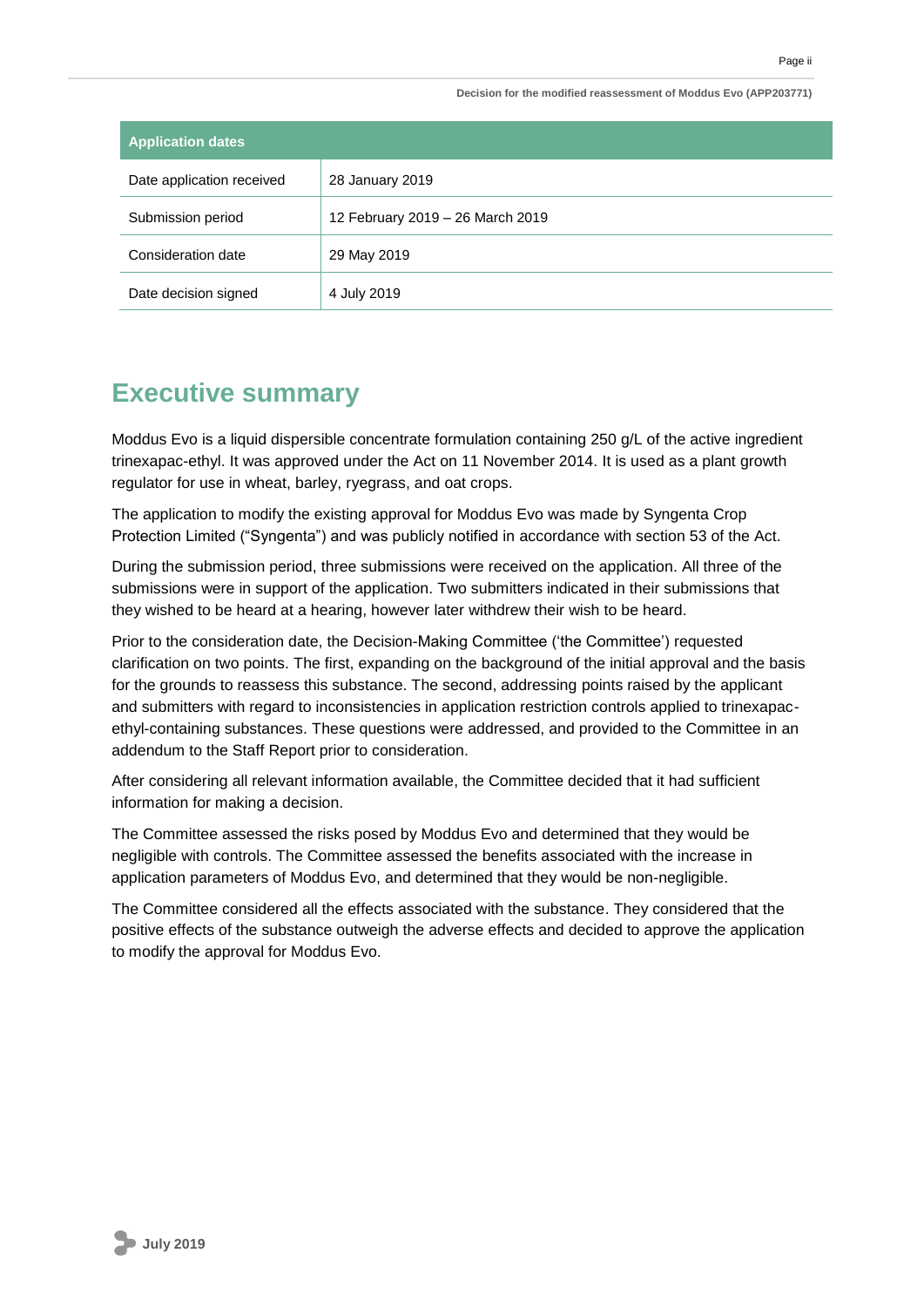# **Table of Contents**

| 1                                                                                        |  |
|------------------------------------------------------------------------------------------|--|
| 2                                                                                        |  |
|                                                                                          |  |
|                                                                                          |  |
|                                                                                          |  |
|                                                                                          |  |
| 3                                                                                        |  |
| 4                                                                                        |  |
| 5                                                                                        |  |
|                                                                                          |  |
|                                                                                          |  |
|                                                                                          |  |
|                                                                                          |  |
| Risks during manufacture, packaging, importation, transportation, storage and disposal 5 |  |
|                                                                                          |  |
|                                                                                          |  |
|                                                                                          |  |
|                                                                                          |  |
|                                                                                          |  |
|                                                                                          |  |
|                                                                                          |  |
|                                                                                          |  |
| 6                                                                                        |  |
|                                                                                          |  |
|                                                                                          |  |
|                                                                                          |  |
| Decision path for modified reassessment for amendments to hazardous substance approvals: |  |
|                                                                                          |  |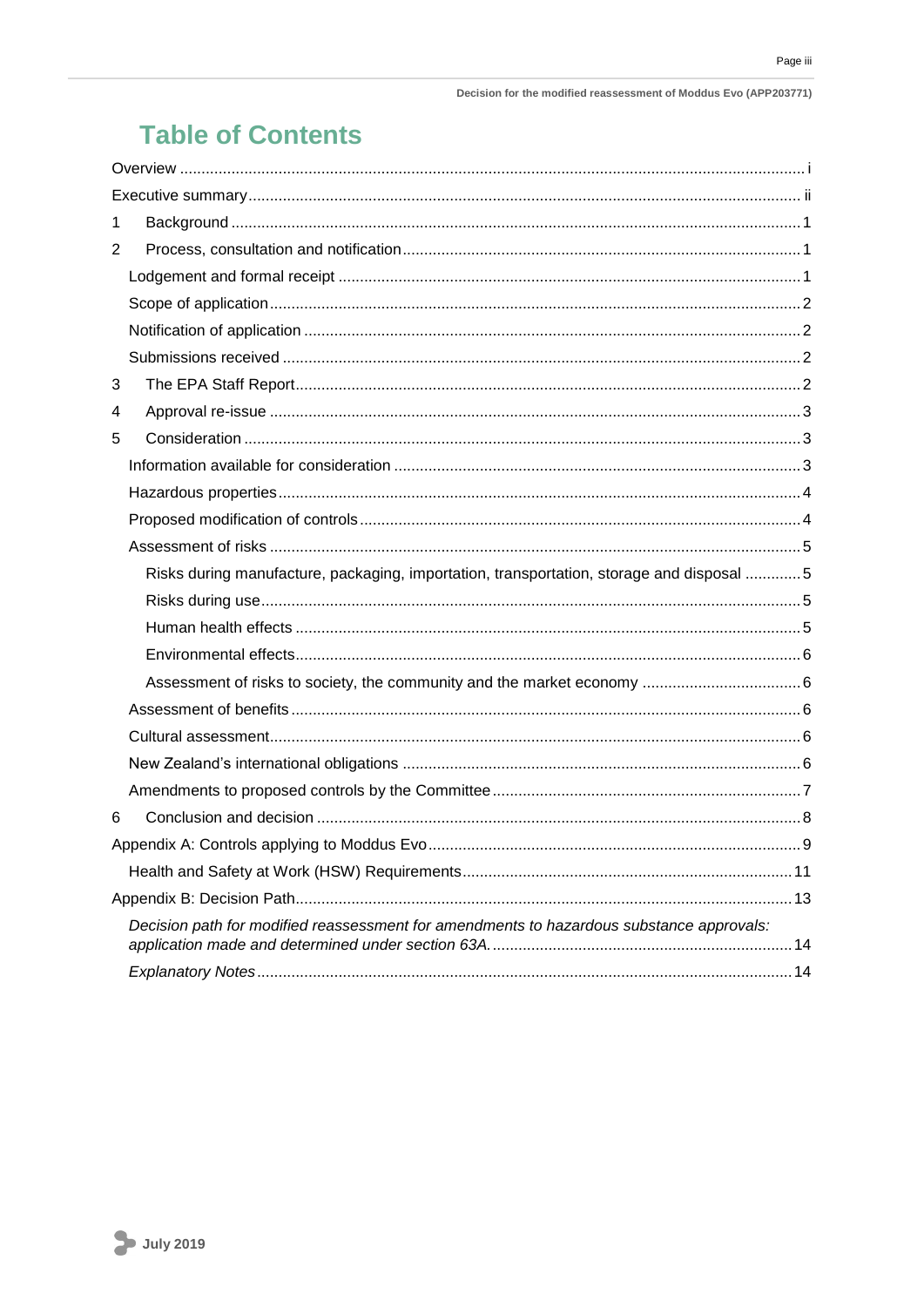Page 1

# <span id="page-3-0"></span>**1 Background**

- $1.1$ Moddus Evo is a liquid dispersible concentrate formulation containing 250 g/L of the active ingredient trinexapac-ethyl. It is used as a plant growth regulator for use in wheat, barley, ryegrass, and oat crops.
- $1.2$ Trinexapac-ethyl inhibits gibberellin synthesis and thus slows plant growth. The reduction in cell elongation leads to thicker and stronger stems that help the plant maintain a more vertical posture. By preventing plants from falling horizontally (lodging), seed harvest is enhanced.
- $1.3$ Moddus Evo was first assessed via section 28(2)(b) of the Act; that is, a rapid assessment with least degrees of hazard. As such, full quantitative human health and environmental risk assessments were not conducted. Moddus Evo was approved with controls on 11 November 2014 under approval number HSR100976. In approving Moddus Evo, a number of controls were applied to the approval to manage risks associated with the substance. One of the controls applicable to HSR100976 is the application restriction control set under section 77A of the Act:

"This substance must not be applied at application rates exceeding 800 ml/ha (equivalent to 200 g trinexapac-ethyl/ha), with a maximum of one application per season".

- $14$ The maximum application rate restriction control was set based upon information provided by the applicant about the maximum proposed use parameters of Moddus Evo.
- $1.5$ At the time Moddus Evo was approved, four substances intended for use on ryegrass seed were already approved. Three of these substances were approved with controls, however did not include a maximum application rate restriction control, whereas one substance was approved with controls, including a maximum application rate restriction control.
- $1.6$ Syngenta applied for grounds to reassess Moddus Evo, to increase the application rate and application frequency of Moddus Evo (APP203374). A Decision-Making Committee established that grounds existed under section 62 of the Act on 20 September 2018. The decision was made on the basis that significant new information relating to the effects of the substance had become available. That is, a human health and environmental risk assessment provided by the applicant assessing the risks of the proposed increase in application rate and frequency of Moddus Evo.

# <span id="page-3-1"></span>**2 Process, consultation and notification**

### <span id="page-3-2"></span>**Lodgement and formal receipt**

- The application to reassess Moddus Evo was lodged on 4 December 2018. It was formally  $2.1$ received on 28 January 2019. In their application to reassess Moddus Evo, Syngenta requested that the following aspects of the approval be reassessed:
	- The maximum application rate control be changed from 200 g active ingredient per hectare (g ai/ha) to 600 g ai/ha for ryegrass seed crop, and
	- The maximum number of applications permitted per year (at a maximum of 200 g ai/ha) be changed from 'one application per season' to 'two applications per season' for ryegrass seed crop.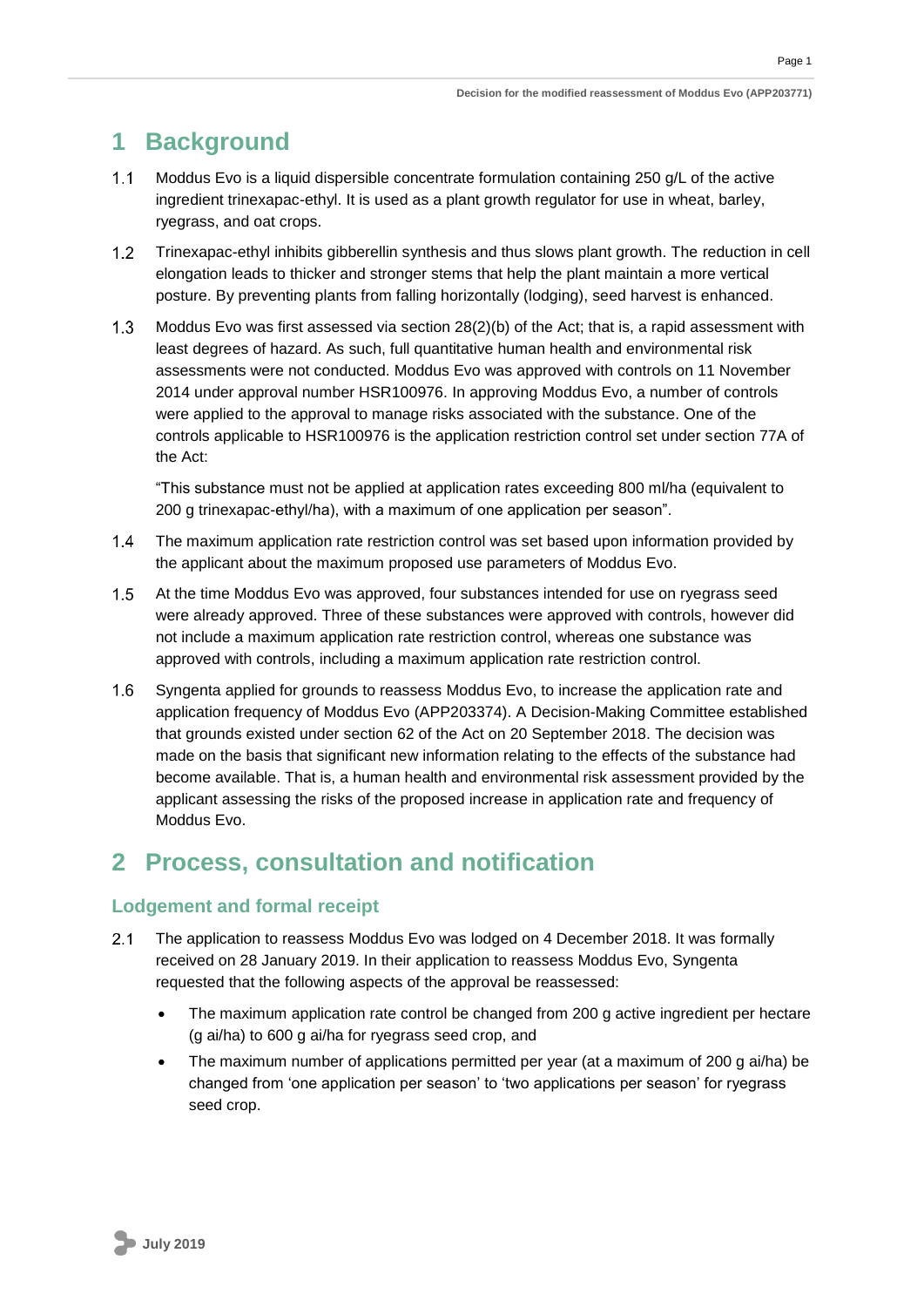Page 2

### <span id="page-4-0"></span>**Scope of application**

- The EPA's Chief Executive considered the content of the application and decided to use the  $2.2$ EPA's discretionary power in section 63A(1) of the Act to proceed with the application as a modified reassessment. It was decided that the scope of the modified reassessment would be limited to an assessment of changes to controls, relating to the following:
	- Maximum application rate
	- Maximum number of applications permitted per season.

### <span id="page-4-1"></span>**Notification of application**

- $2.3$ The General Manager Hazardous Substances and New Organisms decided not to use the EPA's discretionary power in section 63A(4) of the Act to target the consultation on this application, and it was publicly notified in accordance with section 53 of the Act.
- $2.4$ The application was open for submissions from 12 February 2019 to 26 March 2019.
- $2.5$ The Ministry for the Environment, the Ministry of Health, the Agricultural Compounds and Veterinary Medicines (ACVM) group of the Ministry for Primary Industries, and the Department of Conservation, were advised of the application and notified of the submission period.
- $2.6$ WorkSafe New Zealand ("WorkSafe") provided email comments on this application which have been incorporated into the Staff Report<sup>1</sup>.

### <span id="page-4-2"></span>**Submissions received**

- $2.7$ Three submissions were received for this application. The submissions were from Turley Farms Limited, New Zealand Grain and Seed Trade Association, and Federated Farmer of New Zealand (Arable Industry Group). All three submissions expressed their support for this application.
- Two submitters requested to be heard in their original submissions, however subsequently  $2.8$ withdrew their wish to be heard. Consequently, no public hearing was held for this application.
- $2.9$ All three submitters noted that grass seed is a valuable crop to New Zealand, and noted published trial work which shows increases in seed yields after increasing trinexapac-ethyl application rates and having split application timings.
- 2.10 The Committee took account of these submissions in making its decision. The Committee also noted that the EPA Staff Report responded to the submissions and took account of these submissions in the benefits assessment.

### **Time waiver**

2.11 The timeframe for consideration of this application was waived under section 59 of the Act to allow for a Decision-Making Committee to be formed.

# <span id="page-4-3"></span>**3 The EPA Staff Report**

 $3.1$ The Staff Report is the EPA review of the application and available data regarding the substance. It provides information to assist the Committee to make its decision.

1

<sup>1</sup> Paragraph 5.19 of the Staff Report for APP203771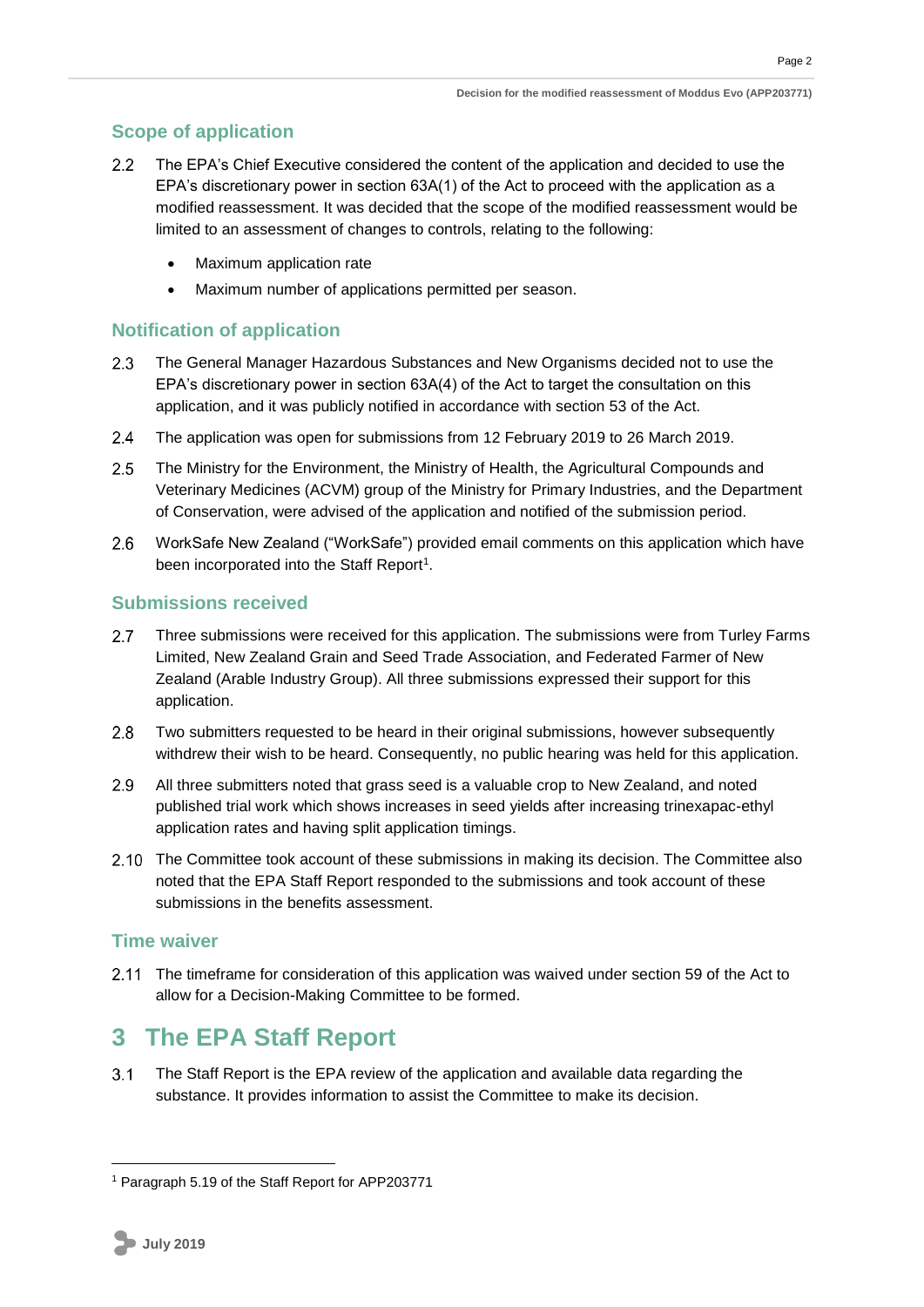- $3.2$ Confidential information was provided by the applicant, which was taken into account during the assessment of Moddus Evo. The confidential information included an environmental and human health risk assessment, and a letter of support discussing the efficacy of higher application rates.
- $3.3<sub>1</sub>$ The EPA conducted quantitative human health and environmental risk assessments to assess the risks of Moddus Evo from either an application rate of 600 g ai/ha once per season, or an application rate of 200 g ai/ha up to twice per season.
- $3.4$ The Staff Report stated that risks to human health and the environment from the proposed use of Moddus Evo were considered to be negligible with controls in place, and provided that application rate and frequency restriction controls are applied, as well as limiting application to ground-based methods only.
- $3.5$ The EPA identified a suite of prescribed controls based on the hazard classifications of Moddus Evo. The EPA also considered variations to these controls, and the addition of extra controls, in accordance with section 77 and section 77A of the Act.
- $3.6$ The Staff Report concluded that the proposed use of Moddus Evo would result in negligible risks to human health and the environment, when appropriate controls are in place and followed, and that the potential benefits of using Moddus Evo were non-negligible. Further, the EPA recommended that the classification of Moddus Evo be amended to include 9.3C (terrestrial vertebrate toxicity).

## <span id="page-5-0"></span>**4 Approval re-issue**

- $4.1$ A section 63A modified reassessment of a release approval is subject to sections 77, 77A and 77B of the Act. Therefore, the EPA Notice controls will apply to the modified approvals with transitional periods for some obligations.
- $4.2$ As a consequence of amendments to the Act relating to workplace health and safety reforms, all approvals issued before 1 December 2017 will be reissued in order to refer to the EPA Notices. Approvals subject to a modified reassessment must be reissued, under clause 4(3) of Schedule 7 of the Act, prior to making a decision on the modified reassessment. This is to ensure that the resulting approval satisfies the requirements of the reissue process and the decision of this reassessment.
- $4.3$ The approval of Moddus Evo was therefore reissued on 6 May 2019 prior to the consideration of this modified reassessment. From this date, the EPA Notice controls apply, with a transitional period that ends on 30 November 2021 for the following notices:
	- Hazardous Substances (Labelling) Notice 2017
	- Hazardous Substances (Packaging) Notice 2017
	- Hazardous Substances (Safety Data Sheet) Notice 2017.

## <span id="page-5-1"></span>**5 Consideration**

#### <span id="page-5-2"></span>**Information available for consideration**

- $5.1$ The information available to the Committee for consideration of this application consisted of:
	- the application form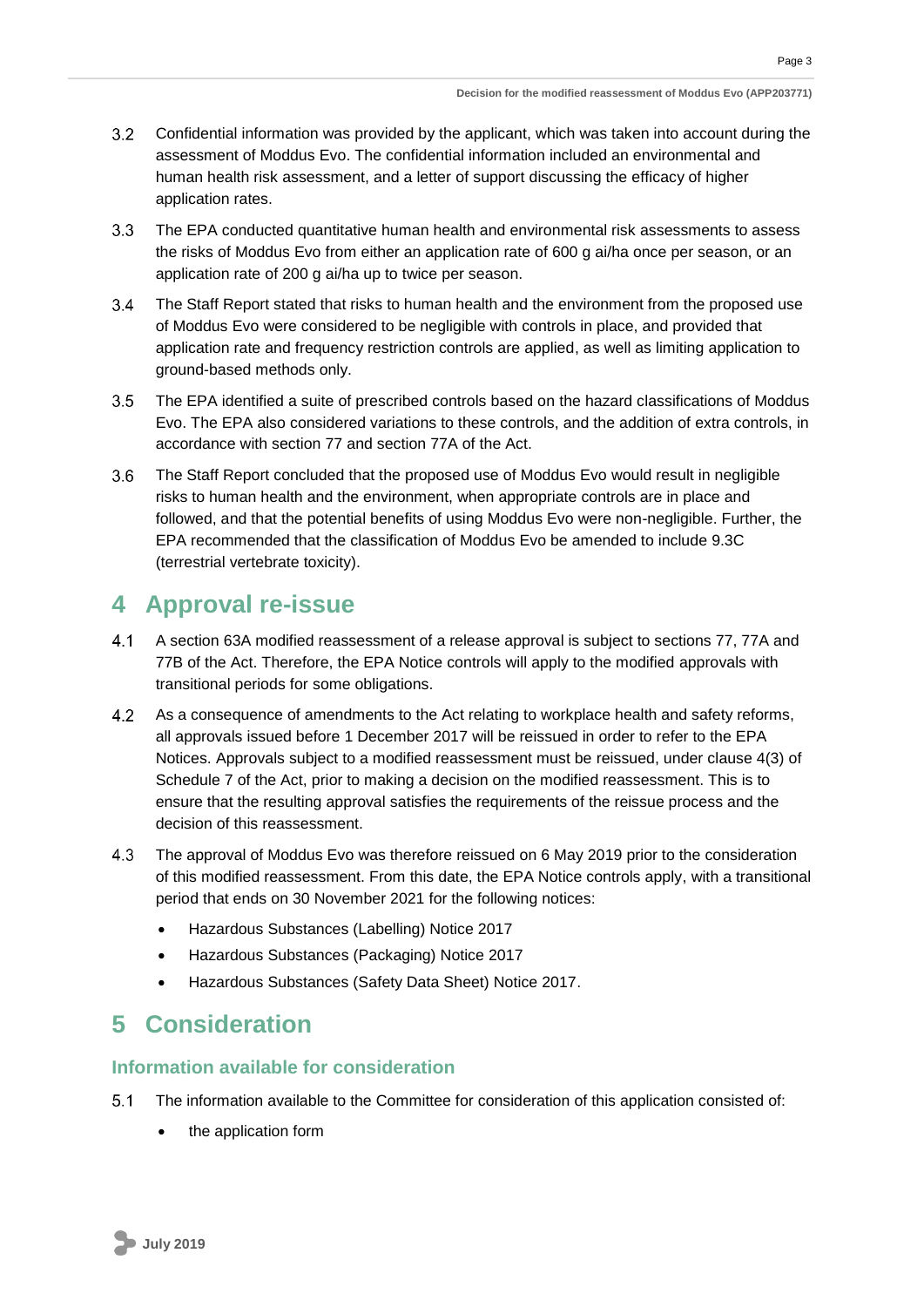- confidential material submitted by the applicant with the application form, including their environmental and human health risk assessments, and a letter of support discussing the efficacy of higher application rates
- a 'Foundation for Arable Research' update report, Edition 123 dated Friday 29 September 2017, submitted by the applicant as supporting documentation to their benefit claims
- the submissions
- information received from WorkSafe
- the science memorandum containing the EPA risk assessment
- the staff report and the addendum to the staff report
- EPA cultural assessment.
- $5.2$ After considering all relevant information, the Committee decided that it had sufficient information to make a decision on this application. Further comments on this information can be found below.

#### <span id="page-6-0"></span>**Hazardous properties**

- $5.3$ The hazardous properties of Moddus Evo were determined in the original approval. The physical and toxicity hazard classifications of Moddus Evo were not reviewed as part of this application. However, new information was provided by the applicant for the active ingredient, trinexapac-ethyl, which supports a 9.3C classification of Moddus Evo.
- $5.4$ The hazardous properties of Moddus Evo are therefore updated to include the 9.3C vertebrate toxicity classification.
- $5.5$ The classification of Moddus Evo is summarised below in Table 1:

#### **Table 1 Hazard classifications of Moddus Evo**

| <b>Hazard</b>                      | <b>Classification</b> |
|------------------------------------|-----------------------|
| Flammable liquid                   | 3.1D                  |
| Acute toxicity (oral)              | 6.1E                  |
| Acute toxicity (inhalation)        | 6.1F                  |
| Eye irritancy/corrosivity          | 6.4A                  |
| Aquatic ecotoxicity                | 9.1D                  |
| Terrestrial vertebrate ecotoxicity | 9.3C                  |

 $5.6$ The Committee considered that the classification of Moddus Evo should be amended to reflect the classification proposed by the staff in the staff report.

### <span id="page-6-1"></span>**Proposed modification of controls**

- $5.7$ The suite of controls proposed by the EPA, and considered by the Committee are detailed in full in Appendix A of the Staff Report. The control suite included:
	- prescribed controls, that is those triggered by the hazard classifications of Moddus Evo
	- variations to the prescribed controls in accordance with s77 of the Act
	- additional controls, proposed in accordance with s77A of the Act.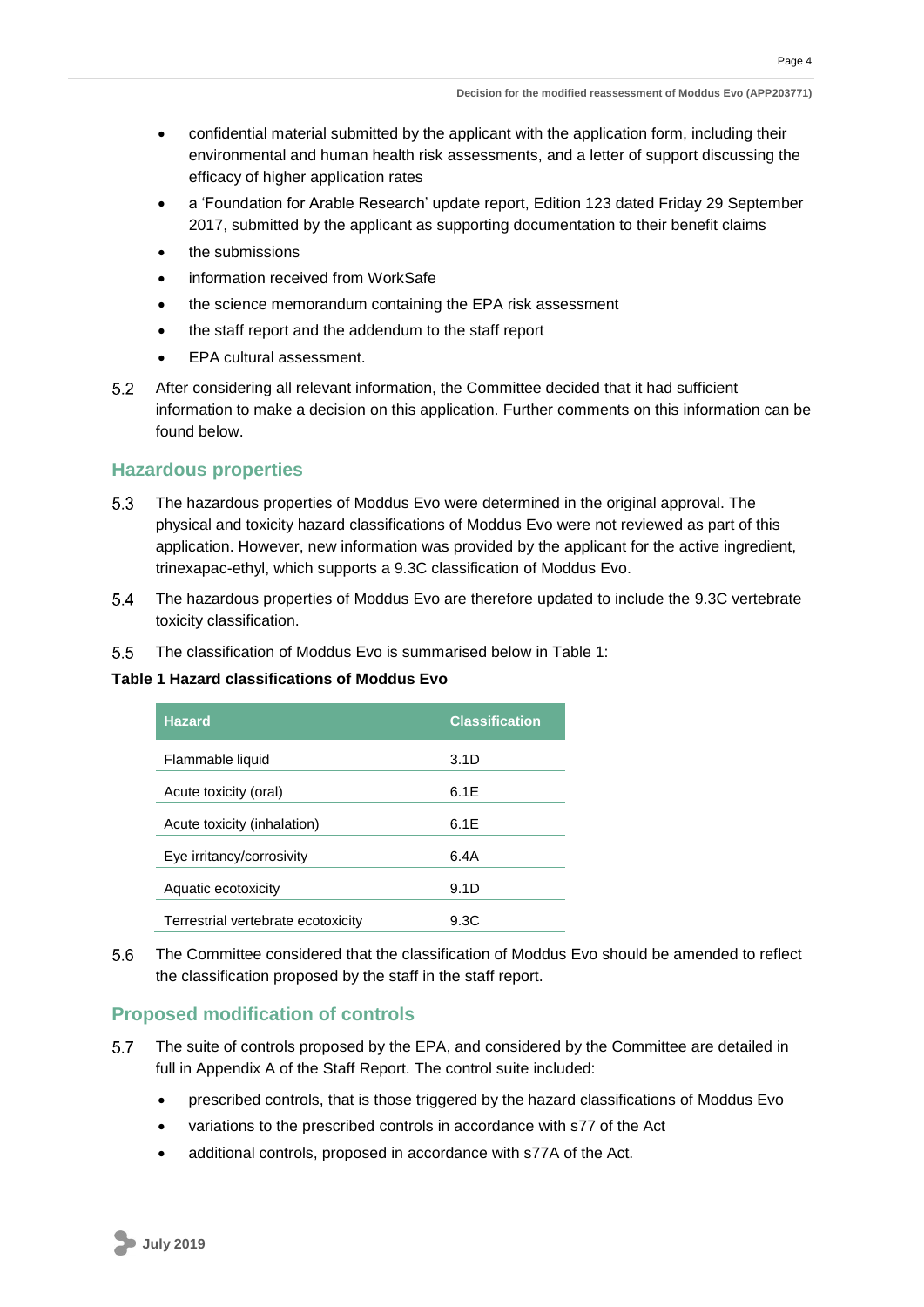#### <span id="page-7-0"></span>**Assessment of risks**

 $5.8$ The Committee took into account the EPA risk assessment for Moddus Evo, as detailed in the Staff Report and Science Memorandum. The key points are summarised below.

#### <span id="page-7-1"></span>**Risks during manufacture, packaging, importation, transportation, storage and disposal**

 $5.9$ The Committee considered that the risks during manufacture, packaging, importation, transportation, storage and disposal will remain at a negligible level, given that exposure is unlikely to occur and that the proposed controls and other legislative requirements will sufficiently mitigate the risks associated with these stages of the substance lifecycle. These include the existing Hazardous Substances Notices around packaging, identification, emergency management and disposal of hazardous substances, the Land Transport Rule 45001, Civil Aviation Act 1990, Maritime Transport Act 1994 and New Zealand's health and safety at work requirements.

#### <span id="page-7-2"></span>**Risks during use**

The Committee noted that there is the potential for exposure to humans and the environment to occur during the use phase of the substance and considered the human health and environmental risk assessments provided by the EPA.

#### <span id="page-7-3"></span>Human health effects

- 5.11 The Committee noted that the EPA conducted a quantitative risk assessment with the higher application parameters and considered the comments from Worksafe New Zealand. In the original assessment of Moddus Evo, these use patterns were not identified and therefore had not been assessed prior to this modified reassessment application.
- The Committee noted that the predicted exposures during mixing, loading, and application by operator were below the acceptable operator exposure level (AOEL), and so considered the risks to be negligible.
- The Committee noted that the human health hazard classifications of the substance do not trigger specific PPE requirements. However, the Committee noted that there are obligations under the Health and Safety at Work (Hazardous Substances) Regulations to ensure equipment is appropriate (Regulations 13.7) and any duties of the Person Conducting a Business or Undertaking (PCBU) to provide personal protective equipment under the Health and Safety at Work (General Risk and Workplace Management) Regulations to ensure risks to the health and safety of workers is minimized. Therefore, the Committee noted that it is recommended that personal protective equipment (gloves and goggles) be used when mixing and loading the substance to protect against the potential eye irritation effects of the substance.
- The Committee noted that the predicted exposures to bystanders and re-entry workers were below the AOEL, and so considered the risks to be negligible.
- The Committee noted that the control to limit the amount of toluene permitted in the active ingredient (trinexapac-ethyl) component, which was set in the original decision, is still appropriate.
- 5.16 The Committee considered that the proposed increase in either application rate or application frequency of Moddus Evo would not pose risks to human health if appropriate controls are in place.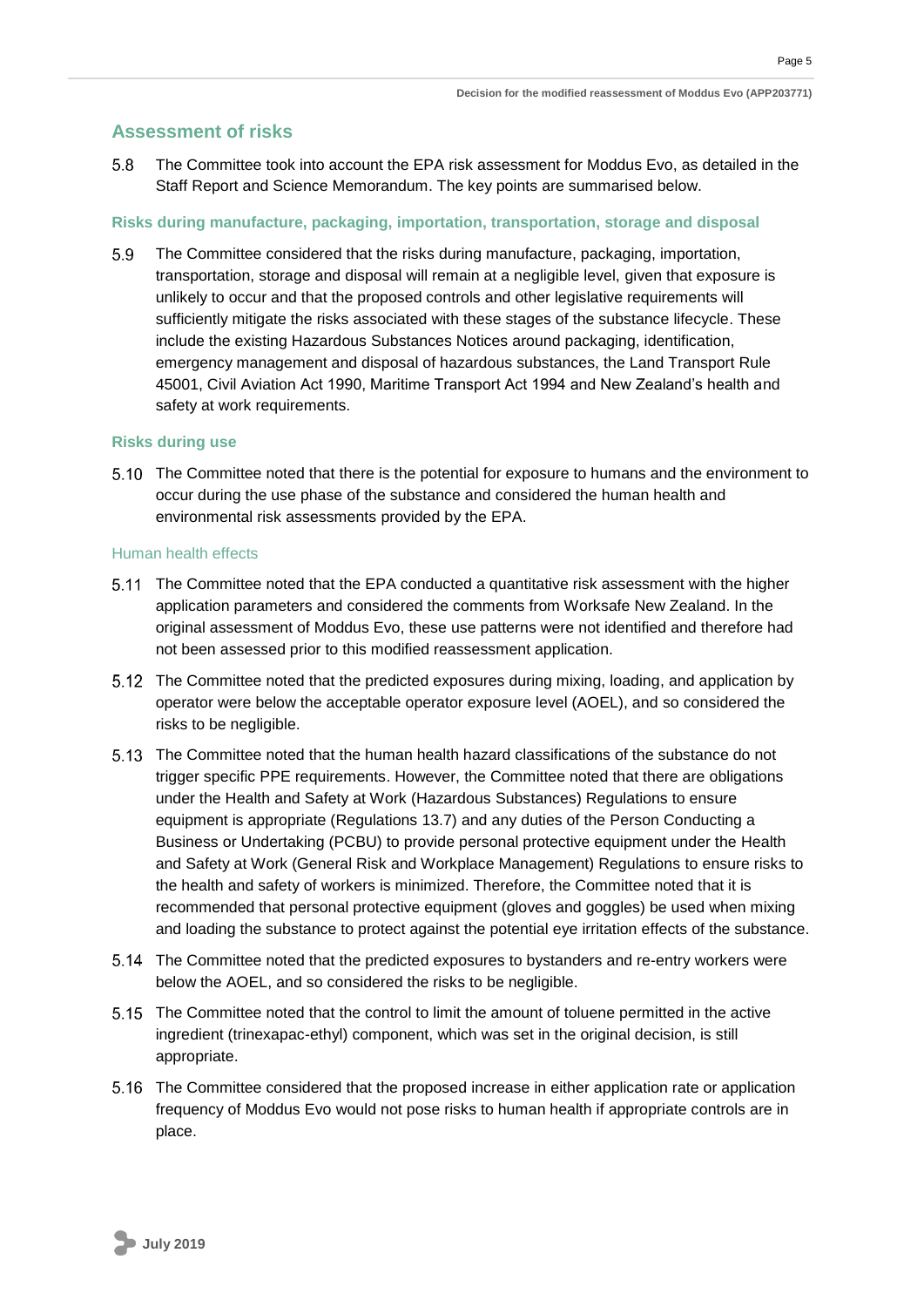Page 6

#### <span id="page-8-0"></span>Environmental effects

- 5.17 The Committee noted that the applicant provided their own quantitative risk assessment, including a list of endpoints. The Committee also noted that the EPA compared these to the values on the EPA substance database and used the most conservative values for the risk assessment.
- The Committee considered the risks to aquatic organisms, groundwater and sediment-dwelling organisms, soil organisms, non-target plants, birds, and pollinators and non-target arthropods, from the proposed use of Moddus Evo, to be negligible.
- The Committee considered that the risks to the environment from an increase in either application rate or application frequency of Moddus Evo would be negligible with appropriate controls in place, including application rate and application restriction controls, as well as limiting application to ground-based methods only.

#### <span id="page-8-1"></span>**Assessment of risks to society, the community and the market economy**

5.20 The Committee noted that no risks to society, the community and the economy from the approval of Moddus Evo at the higher application rates and frequency, were identified. The Committee therefore did not consider this further.

### <span id="page-8-2"></span>**Assessment of benefits**

The Committee noted that the applicant made one benefit claim of Moddus Evo in the application:

*"Higher rates of Moddus Evo will allow farmers to realise higher yields per hectare with increased margin over costs, thereby contributing to their profits and the sustainability of arable agriculture*"

- The submitters further supported this benefit claim in the submissions, and in some instances provided additional supporting information.
- The Committee noted the EPA had qualitatively assessed the benefit claim, and noted the EPA rated this as a medium benefit in the Staff Report.
- 5.24 The Committee considered the proposed benefit as non-negligible.

#### <span id="page-8-3"></span>**Cultural assessment**

- The Committee noted that the EPA assessed the potential effects of the application on the economic, social, and cultural well-being of Māori, and the relationship of Māori with the environment, in accordance with sections 5(b), 6(d) and 8 of the Act.
- The Committee considered that with the controls proposed in place, the impact of a higher application parameters of Moddus Evo on the relationship of Māori to the environment would be negligible. The Committee considered that the application is likely to be consistent with the principles of the Treaty of Waitangi.

#### <span id="page-8-4"></span>**New Zealand's international obligations**

The Committee noted there were no international obligations regarding Moddus Evo or its active ingredient, trinexapac-ethyl.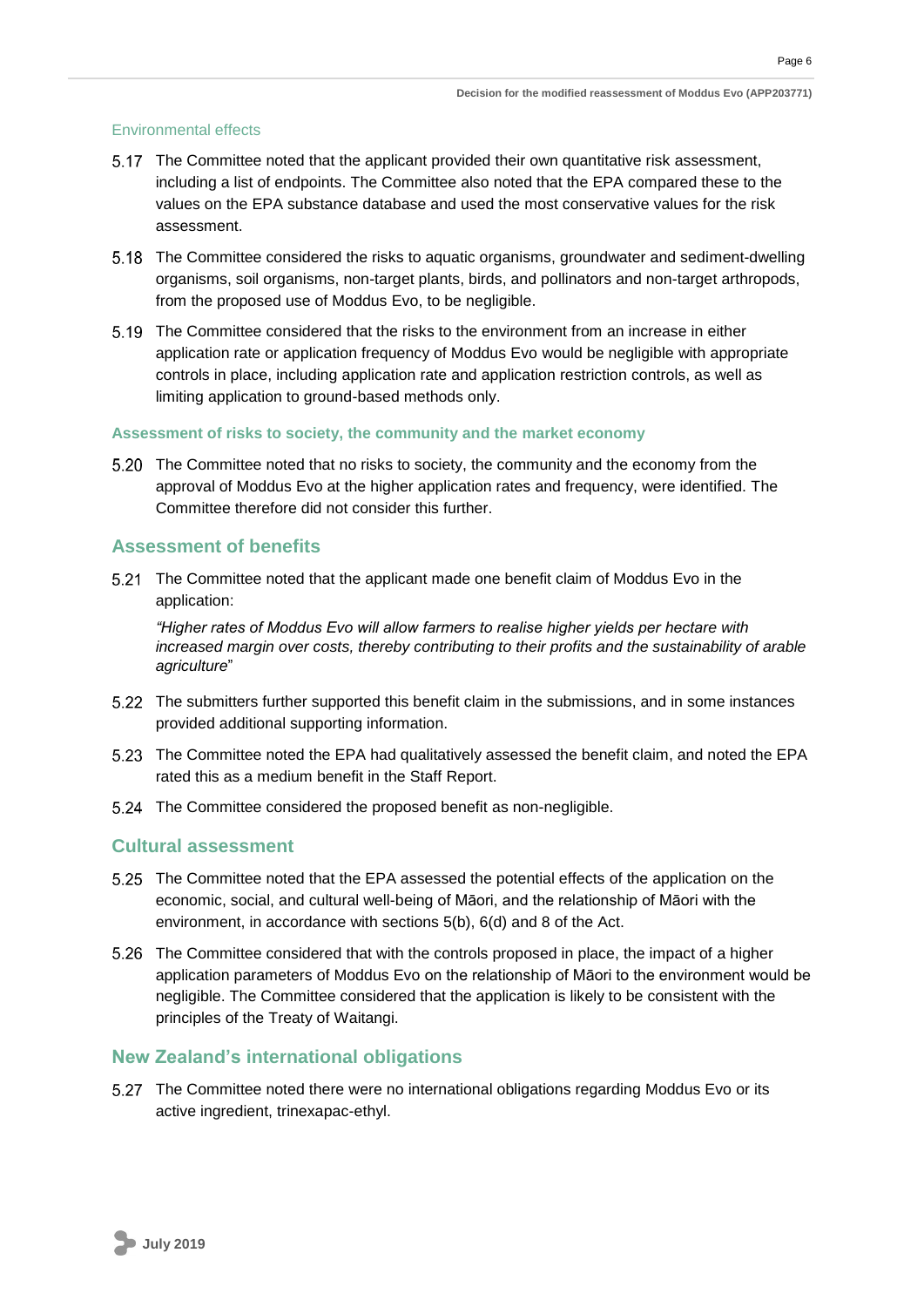### **Discussion regarding control inconsistencies between trinexapac-ethylcontaining substances**

- The Committee noted that the applicant and submitters highlighted inconsistencies regarding application restriction controls across trinexapac-ethyl-containing substances intended for use on ryegrass seed crops.
- The Committee noted that inconsistencies arise due to substances being transferred into the regime (through the Hazardous Substances Transfer Notices) without application restriction controls. Changes and improvements in operating procedures over time mean that the controls applied to post-transfer approvals tend to include a greater degree of restriction, which is inconsistent with those substances approved earlier under the HSNO regime. A reassessment is required to amend outdated controls for hazardous substances that are inconsistent with more recent approvals of similar substances.
- Any person may apply to have a substance (or substances) reassessed under section 63 or section 63A of the Act. Applications must establish grounds to reassess the substance(s) under section 62 of the Act.

### <span id="page-9-0"></span>**Amendments to proposed controls by the Committee**

The Committee noted the wording of the proposed application restriction control as proposed in the Staff Report did not appropriately reflect the outcomes of the assessment conducted. Thus, the wording of the application restriction control is reworded to ensure that the maximum application parameters for the two application scenarios are clear and distinct, as follows:

The following application restrictions apply:

The substance may be applied up to a maximum application rate of either—

(a) 600 g ai/ha, once per season; or

- (b) 200 g ai/ha, up to two times per season.
- In accordance with section 63A(6)(b) of the Act, the Committee took into account the proposed suite of controls and noted that these aligned with best international practice for the mitigation of risks posed to human health and the environment by hazardous substances.
- The Committee determined that the controls detailed in Appendix A will apply as soon as this decision is published or at the latest at the end of the transitional period specified in Tables A-1, A-2 and A-3 in Appendix A.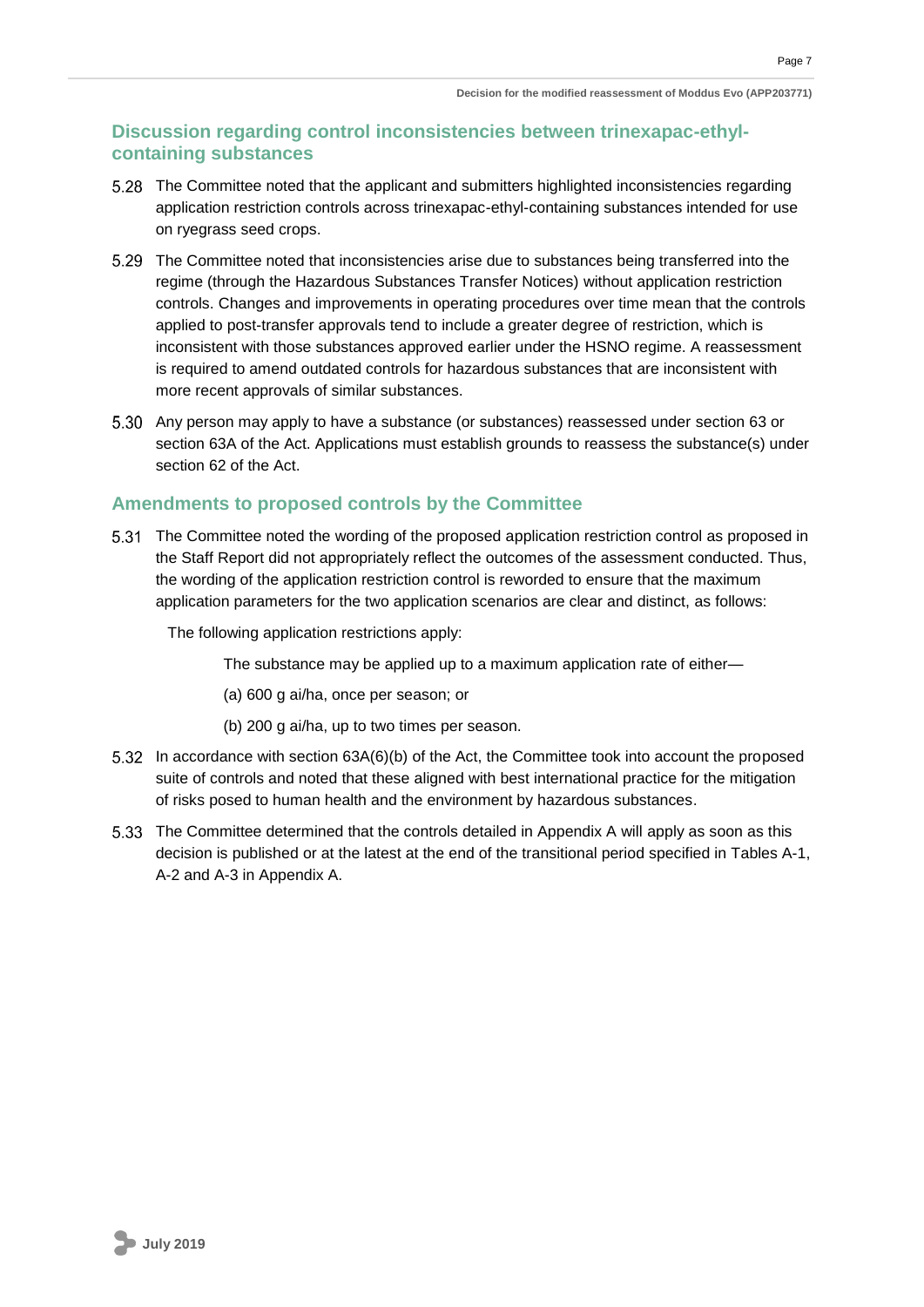# <span id="page-10-0"></span>**6 Conclusion and decision**

- Pursuant to sections 63A(6) of the Act and section 32 of the Hazardous Substances and New 6.1 Organisms (Methodology) Order 1998 ("the Methodology"), the Committee considered this application to modify an approval. In doing so, the Committee applied all the relevant sections of the Act and clauses of the Methodology, as detailed in Appendix B.
- $6.2$ The Committee considered all the effects associated with the substance. They considered that the benefits of the higher application parameters of Moddus Evo outweigh the risks, considered as negligible when the suite of controls listed in Appendix A apply. They, therefore, considered that the positive effects of the higher application parameters of Moddus Evo outweigh the adverse effects.
- 6.3 In making its decision, the Committee took into account best international practices and standards for the safe management of hazardous substances.
- 6.4 Consequently, the Committee determined that the application be approved.



| Signed by: Dr Derek Belton                | Date: 4 July 2019 |
|-------------------------------------------|-------------------|
| <b>Chair, Decision Making Committee</b>   |                   |
| <b>Environmental Protection Authority</b> |                   |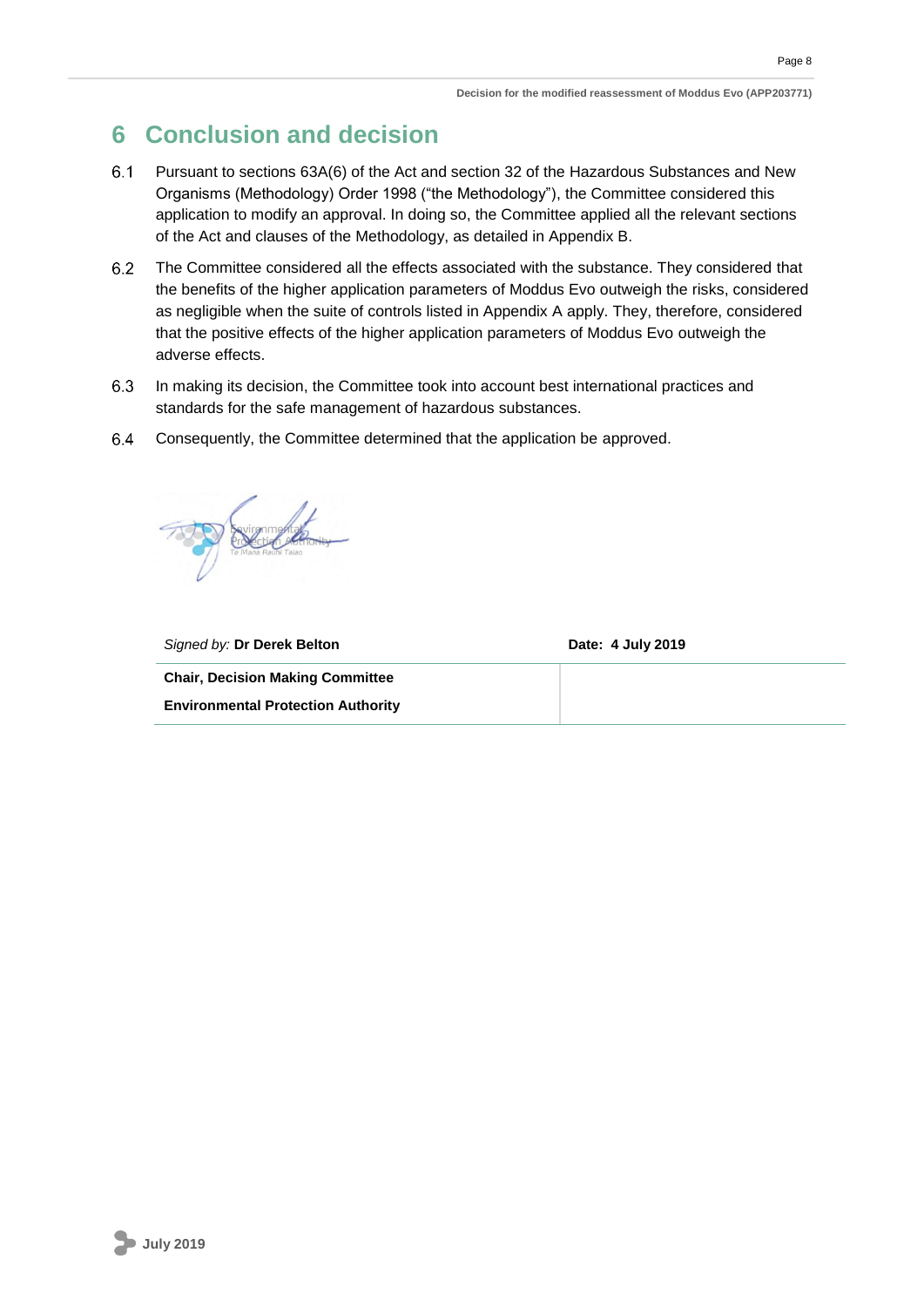# <span id="page-11-0"></span>**Appendix A: Controls applying to Moddus Evo**

The controls in Table A-1 are prescribed by the EPA Notices. The controls that have been varied by section 77 of the Act are in Table A-2. The additional controls set under section 77A are in Table A-3.

#### **Table A-1 Prescribed controls**

| <b>Control</b><br>code | <b>Legislative</b><br>instrument                                        | <b>Control description</b>                                      | Date of effect          |
|------------------------|-------------------------------------------------------------------------|-----------------------------------------------------------------|-------------------------|
| <b>LAB</b>             | <b>EPA Labelling Notice</b><br>2017                                     | Requirements for labelling of<br>hazardous substances           | Before 30 November 2021 |
| <b>PKG</b>             | <b>EPA Packaging</b><br>Notice 2017                                     | Requirements for packaging of<br>hazardous substances           | Before 30 November 2021 |
| <b>SDS</b>             | <b>EPA Safety Data</b><br>Sheet Notice 2017                             | Requirements for safety data sheets<br>for hazardous substances | Before 30 November 2021 |
| <b>DIS</b>             | <b>EPA Disposal Notice</b><br>2017                                      | Requirements for disposal of<br>hazardous substances            | Immediate               |
| $HPC-1$                | <b>EPA Hazardous</b><br><b>Property Controls</b><br>Notice 2017 Part 1  | <b>Hazardous Property Controls</b>                              | Immediate               |
| $HPC-3$                | <b>EPA Hazardous</b><br><b>Property Controls</b><br>Notice 2017 Part 3  | <b>Hazardous Property Controls</b>                              | Immediate               |
| HPC-4A                 | <b>EPA Hazardous</b><br><b>Property Controls</b><br>Notice 2017 Part 4A | <b>Hazardous Property Controls</b>                              | Immediate               |
| $HPC-4B$               | <b>EPA Hazardous</b><br><b>Property Controls</b><br>Notice 2017 Part 4B | <b>Hazardous Property Controls</b>                              | Immediate               |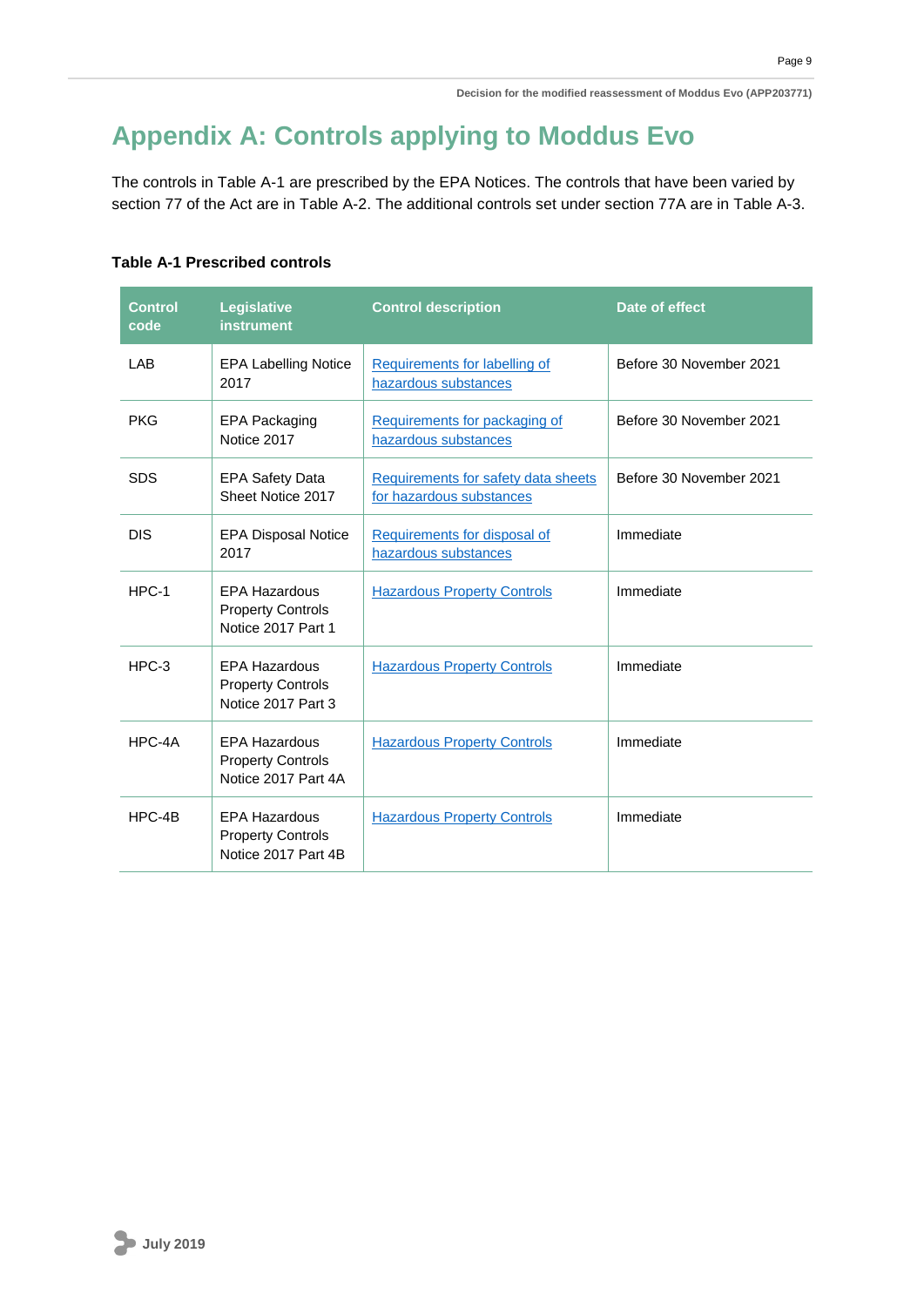#### **Decision for the modified reassessment of Moddus Evo (APP203771)**

| Table A-2 Controls varied under section 77 |  |
|--------------------------------------------|--|
|                                            |  |

| <b>Control</b><br>code | Legislative<br>instrument                                                                     | <b>Variation</b>                                                                                                                                                                                                              | Date of effect |
|------------------------|-----------------------------------------------------------------------------------------------|-------------------------------------------------------------------------------------------------------------------------------------------------------------------------------------------------------------------------------|----------------|
| HPC-4B                 | <b>EPA Hazardous</b><br><b>Property Controls</b><br>Notice 2017 Part $4B -$<br>clause $50(1)$ | The following application<br>restrictions apply:<br>The substance may be applied up<br>to a maximum application rate of<br>either-<br>(a) 600 g ai/ha, once per season; or<br>(b) 200 g ai/ha, up to two times per<br>season. | Immediate      |

### **Table A-3 Additional controls under section 77A**

| Code                  | <b>Control</b>                                                                                                                                                                                                                       | Date of effect |
|-----------------------|--------------------------------------------------------------------------------------------------------------------------------------------------------------------------------------------------------------------------------------|----------------|
| Application<br>method | A person must only use this substance by ground-based<br>methods only                                                                                                                                                                | Immediate      |
| Max<br>impurity       | The maximum level of an impurity in the technical grade<br>active material for this substance is set.<br>The maximum level of toluene in the trinexapac-ethyl<br>component of this substance must not exceed 3000 mg/kg<br>$(0.3\%)$ | Immediate      |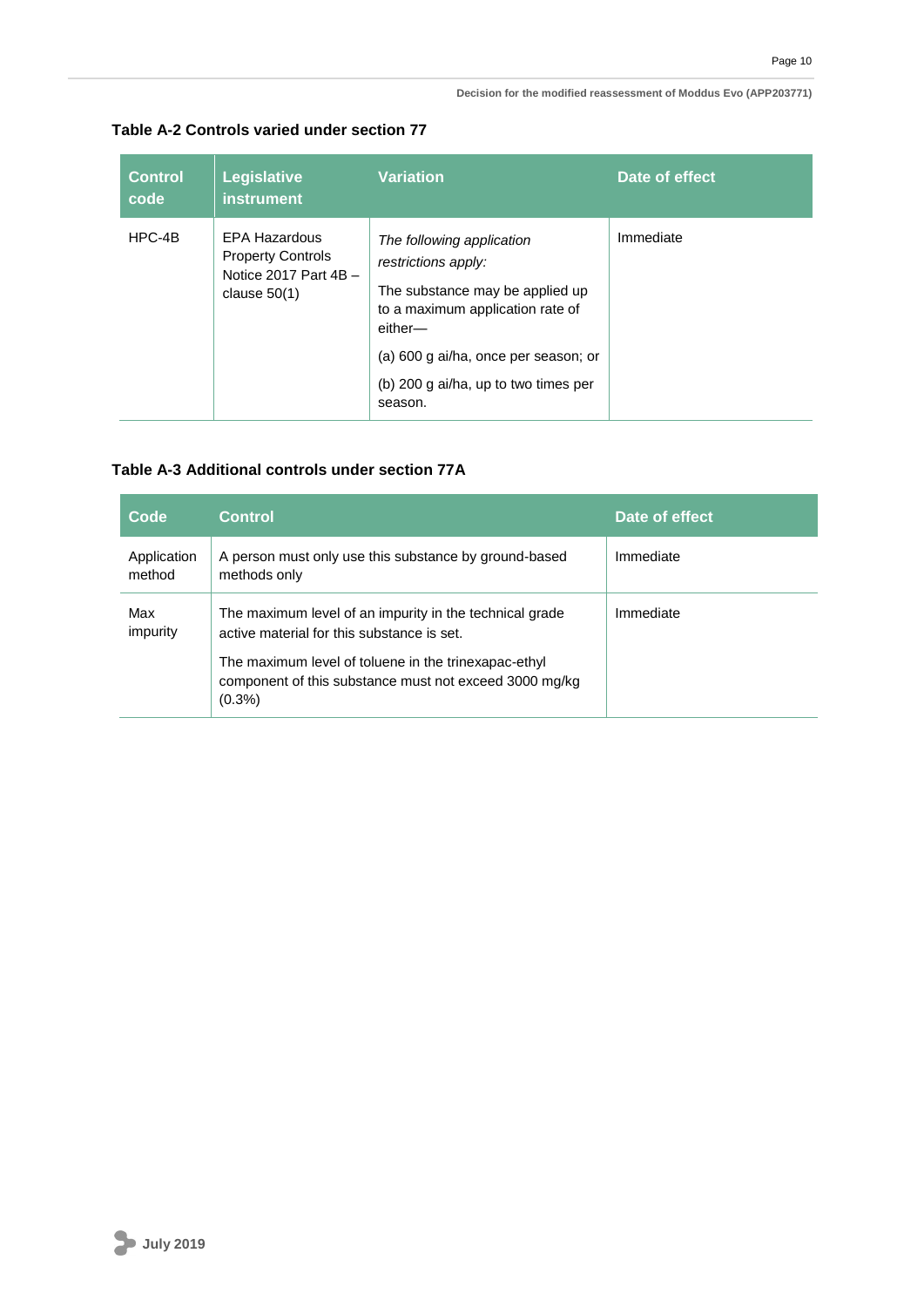# <span id="page-13-0"></span>Health and Safety at Work (HSW) Requirements

Note: these requirements are not set for the substance under this approval but apply in their own right under the HSW Act and HSW (Hazardous Substances) Regulations according to the classification of the substance. They are listed here for information purposes only.

| Code            | <b>Regulation</b> | <b>Description</b>                                                                                                | <b>Extra information</b> |
|-----------------|-------------------|-------------------------------------------------------------------------------------------------------------------|--------------------------|
| <b>HSW2-1</b>   | Reg 2.1 - 2.4     | <b>Workplace labelling of hazardous</b><br>substance containers                                                   |                          |
| <b>HSW2-2</b>   | Reg 2.5-2.10      | <b>Signage</b>                                                                                                    |                          |
| HSW2-3          | Reg 2.11          | <b>Safety data sheets</b>                                                                                         |                          |
| <b>HSW2-4</b>   | Reg 2.12-2.14     | Packaging                                                                                                         |                          |
| <b>HSW3-1</b>   | Reg 3.1           | <b>Inventory</b>                                                                                                  |                          |
| <b>HSW3-2</b>   | Reg 3.2 - 3.3     | Managing risks associated with<br>hazardous substances                                                            |                          |
| <b>HSW4-2</b>   | Reg 4.5-4.6       | Information, instruction, training and<br>supervision                                                             |                          |
| <b>HSW5-1</b>   | Reg 5.2 - 5.5     | <b>Fire extinguishers</b>                                                                                         |                          |
| <b>HSW5-2</b>   | Reg 5.6-5.13      | <b>Emergency response plans</b>                                                                                   |                          |
| <b>HSW8-2</b>   | Reg 8.3 - 8.4     | Requirements for public transportation<br>of class 1 to 5 substances                                              |                          |
| <b>HSW10-3</b>  | Reg 10.5          | Requirement to segregate class 2, 3,<br>and 4 substances                                                          |                          |
| <b>HSW10-5</b>  | Reg 10.8 - 10.20  | Requirements to prevent unintended<br>ignition of class 2.1.1, 2.1.2 and 3.1<br>substances                        |                          |
| <b>HSW10-12</b> | Reg 10.30 - 10.33 | Secondary containment for class 3 and<br>4 pooling substances                                                     |                          |
| <b>HSW11-1</b>  | Part 11           | Controls relating to adverse effects of<br>unintended ignition of class 2 and 3.1<br>substances                   |                          |
| <b>HSW13-2</b>  | Reg 13.7          | Duty of PCBU who directs work using<br>class 6, 8.1, 8.2, or 8.3 substances to<br>ensure equipment is appropriate |                          |
| <b>HSW13-8</b>  | Reg 13.17         | Prohibition on use of substance in<br>excess of tolerable exposure limit                                          |                          |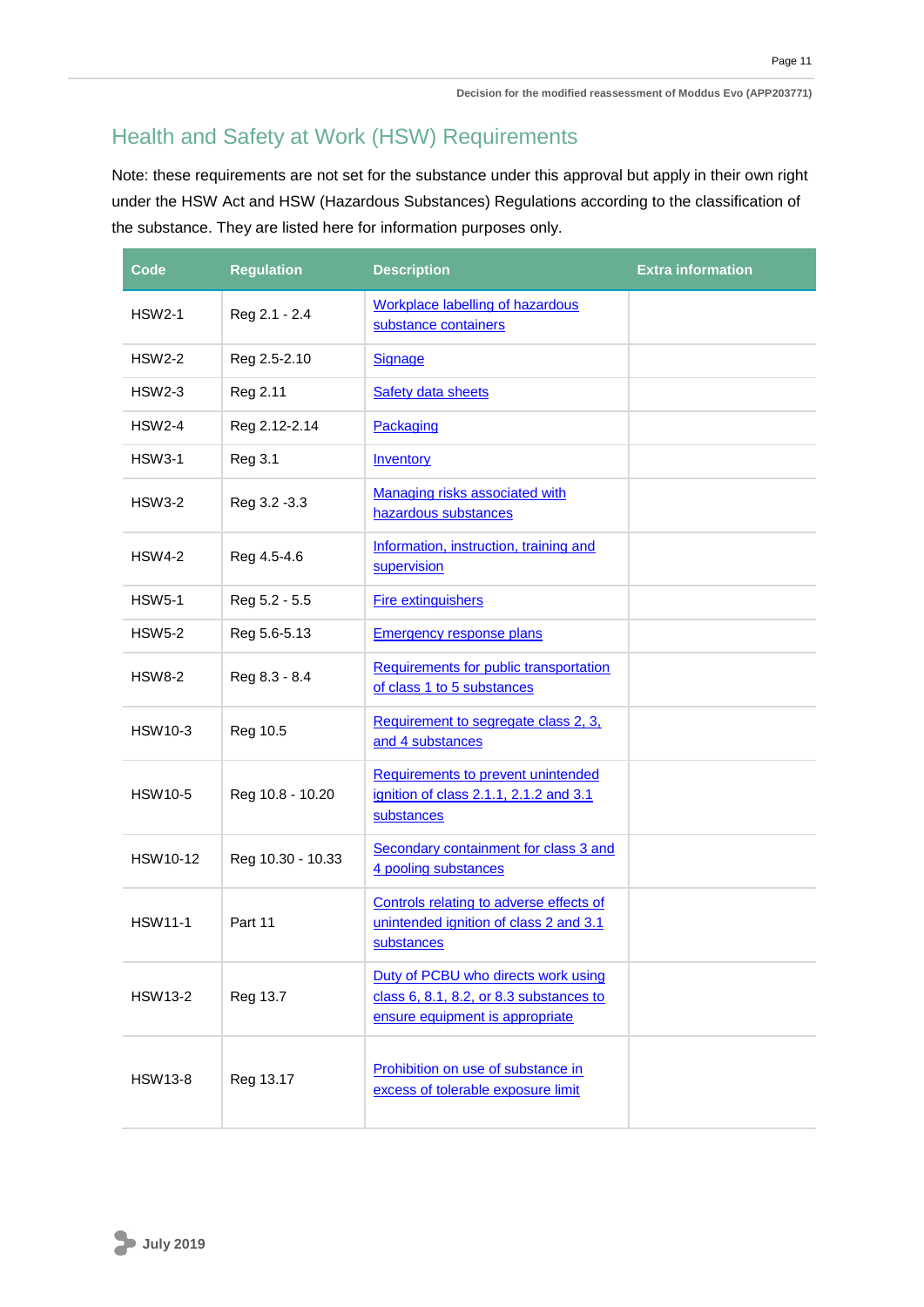#### **Decision for the modified reassessment of Moddus Evo (APP203771)**

| Code           | <b>Regulation</b> | <b>Description</b>                                                                             | <b>Extra information</b>                                                             |
|----------------|-------------------|------------------------------------------------------------------------------------------------|--------------------------------------------------------------------------------------|
| <b>HSW13-9</b> | Reg 13.18         | Duty of PCBU to ensure prescribed<br>exposure standards for class 6<br>substances not exceeded | No WES values have been<br>set for any components of<br>this substance at this time. |
| <b>HSW16-1</b> | Part 16           | Requirements for tank wagons and<br>transportable containers                                   |                                                                                      |
| <b>HSW17-1</b> | Part 17           | <b>Requirements for stationary container</b><br>systems                                        |                                                                                      |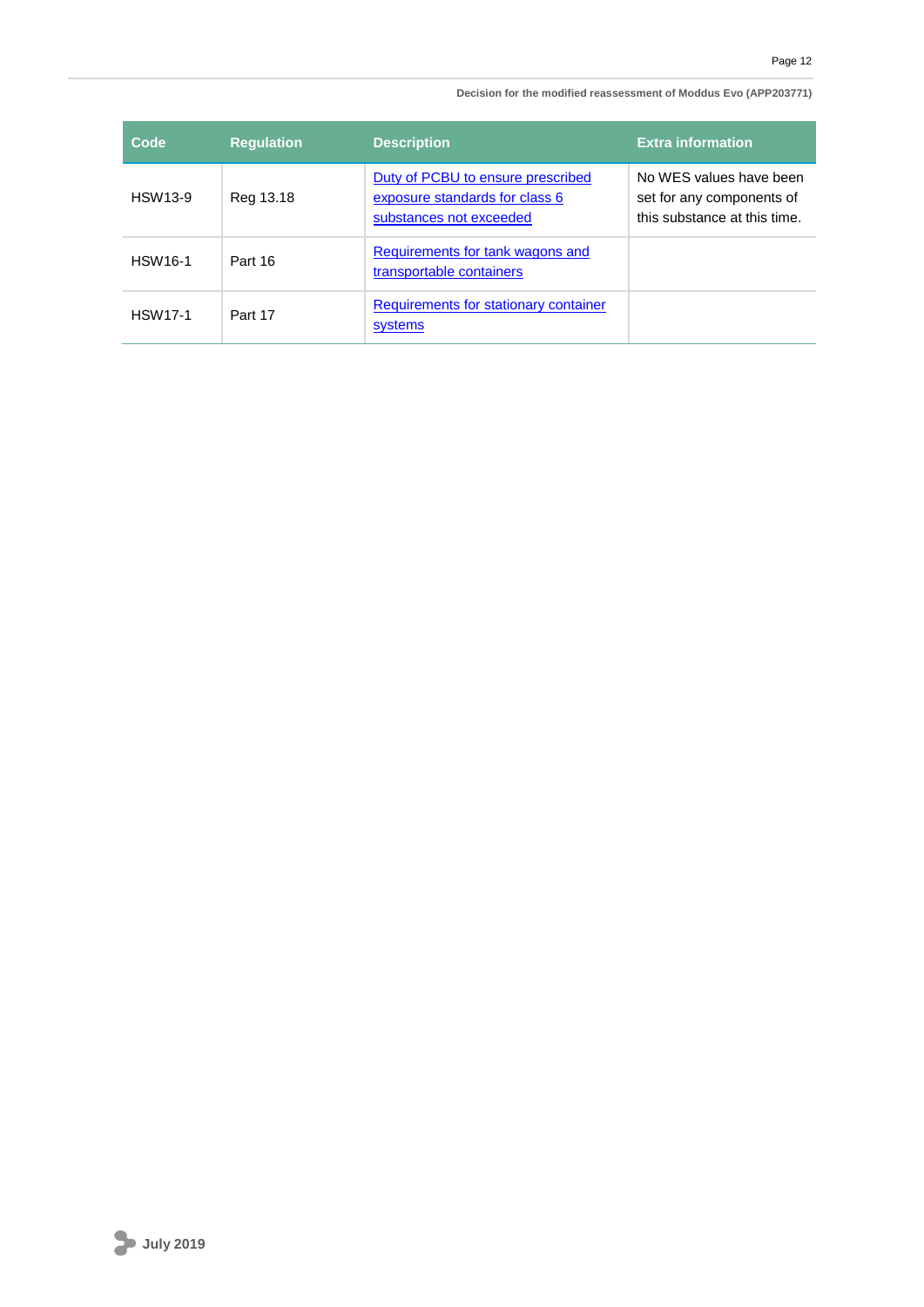# <span id="page-15-0"></span>**Appendix B: Decision Path**

### **Context**

This decision path describes the decision-making process for applications for a modified reassessment for amendments to hazardous substances approvals. These applications are made and determined under section 63A of the HSNO Act.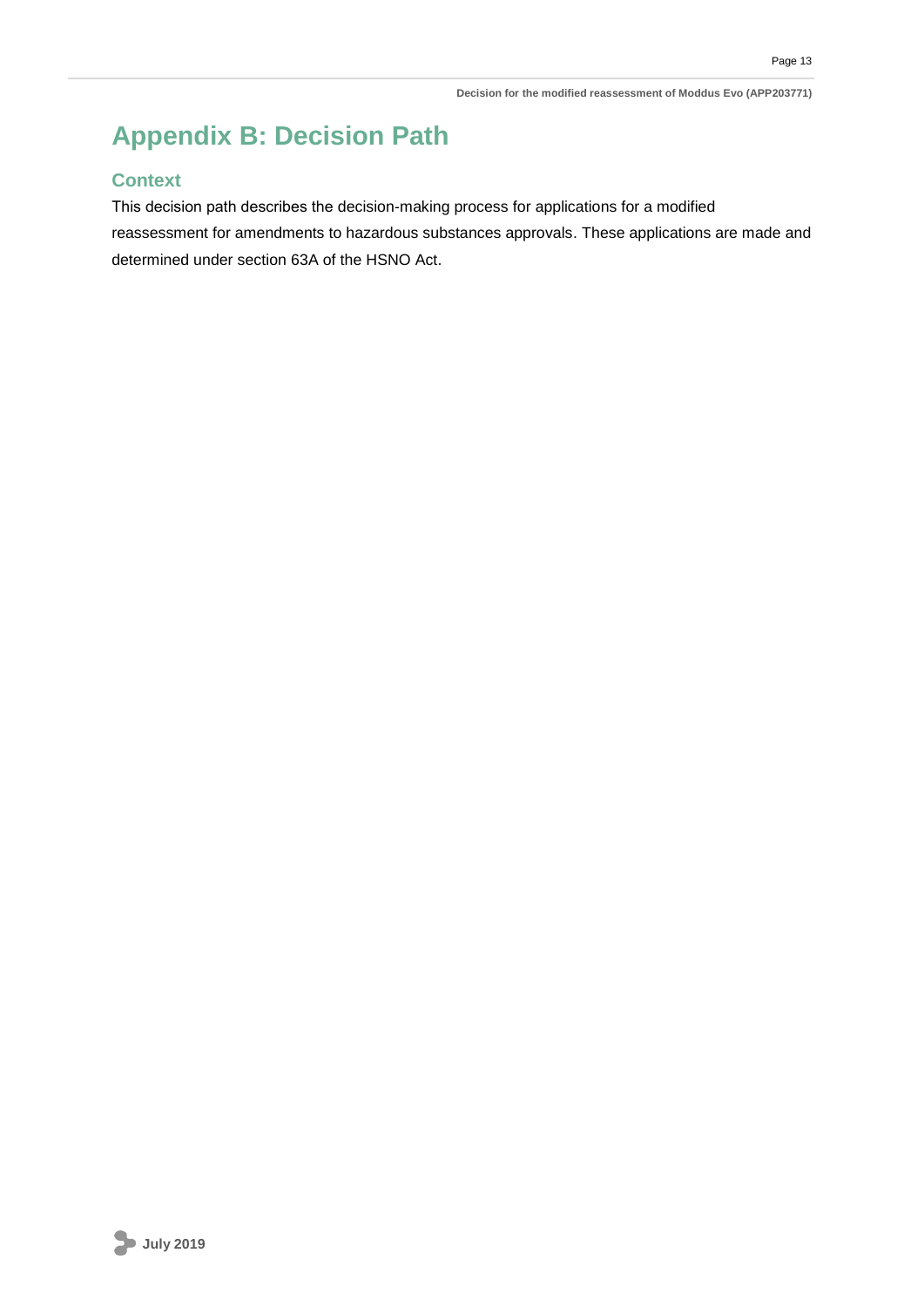### <span id="page-16-0"></span>*Decision path for modified reassessment for amendments to hazardous substance approvals: application made and determined under section 63A.*

<span id="page-16-1"></span>For proper interpretation of the decision path it is important to work through the flowchart in conjunction with the explanatory notes.

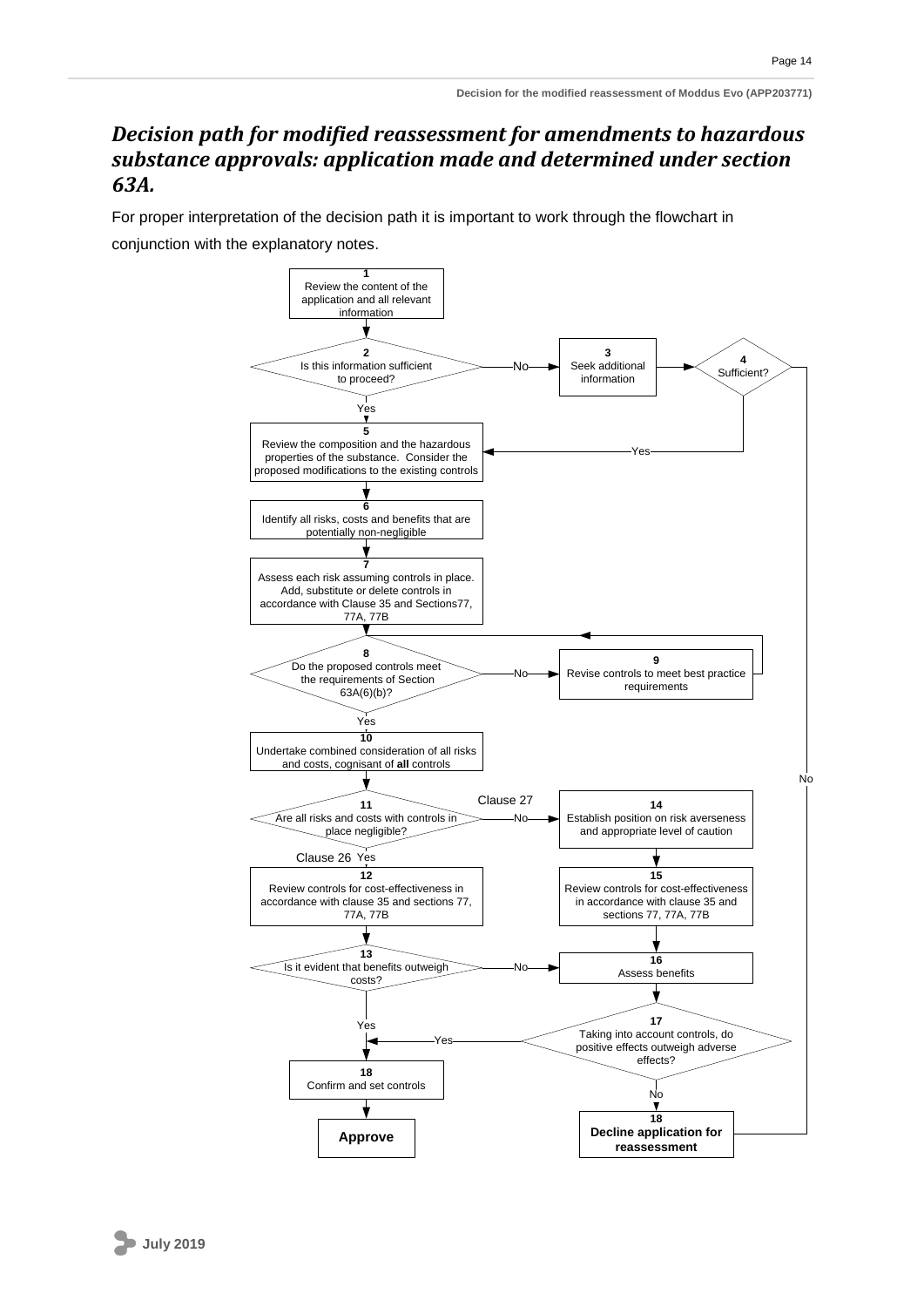# *Explanatory Notes*

| Item 1:    | Review the content of the application and all relevant information                                                                                                                                                                                                                              |
|------------|-------------------------------------------------------------------------------------------------------------------------------------------------------------------------------------------------------------------------------------------------------------------------------------------------|
|            | Review the application, the E&R Report, and information received from experts and that<br>provided in submissions (where relevant) in terms of section 28(2) of the Act and clauses 8,<br>15, 16 and 20 of the Methodology.                                                                     |
|            | While section 63A is not mentioned in section 53 (public notification), sections 63A(4) and (5)<br>provide discretion for the HSNO decision maker to consider public notification (cf section<br>53(2)) and guidance re consultation where an application is not publicly notified.             |
| Item $2$ : | Is this information sufficient to proceed?                                                                                                                                                                                                                                                      |
|            | Review the information and determine whether or not there is sufficient information available to<br>make a decision.                                                                                                                                                                            |
| Item 3:    | (if 'no') Seek additional information                                                                                                                                                                                                                                                           |
|            | If there is not sufficient information then additional information may need to be sought under<br>section 52 or 58 of the Act.                                                                                                                                                                  |
|            | If the applicant is not able to provide sufficient information for consideration then the<br>application is not approved. In these circumstances the HSNO decision maker may choose to<br>decline the application, or the application may lapse.                                                |
|            |                                                                                                                                                                                                                                                                                                 |
| Item 4     | Sufficient?                                                                                                                                                                                                                                                                                     |
|            | When additional information has been sought, has this been provided, and is there now<br>sufficient information available to make a decision?                                                                                                                                                   |
|            | If the HSNO decision maker is not satisfied that it has sufficient information for consideration,<br>then the application for reassessment must be declined (see item 18).                                                                                                                      |
| Item 5:    | (if 'yes' from item 2 or from item 4) Review the composition and the hazardous<br>properties of the substance, and the proposed modifications to the existing controls                                                                                                                          |
|            | Review the composition of the substance, its hazardous properties, and the existing suite of<br>controls on the substance. The level of detail for this review will depend on the nature of the<br>application for modified reassessment. In most cases a detailed review will not be required. |
|            | Consider the proposed modifications to the existing controls.                                                                                                                                                                                                                                   |
| Item 6:    | Identify all risks, costs and benefits that are potentially non-negligible <sup>2</sup>                                                                                                                                                                                                         |

<sup>2</sup> Relevant effects are **marginal effects**, or the changes that will occur as a result of the substance being available. Financial costs associated with preparing and submitting an application are not marginal effects and are not effects of the substance(s) and are therefore not taken into account in weighing up adverse and positive effects. These latter types of costs are sometimes called 'sunk' costs since they are incurred whether or not the application is successful.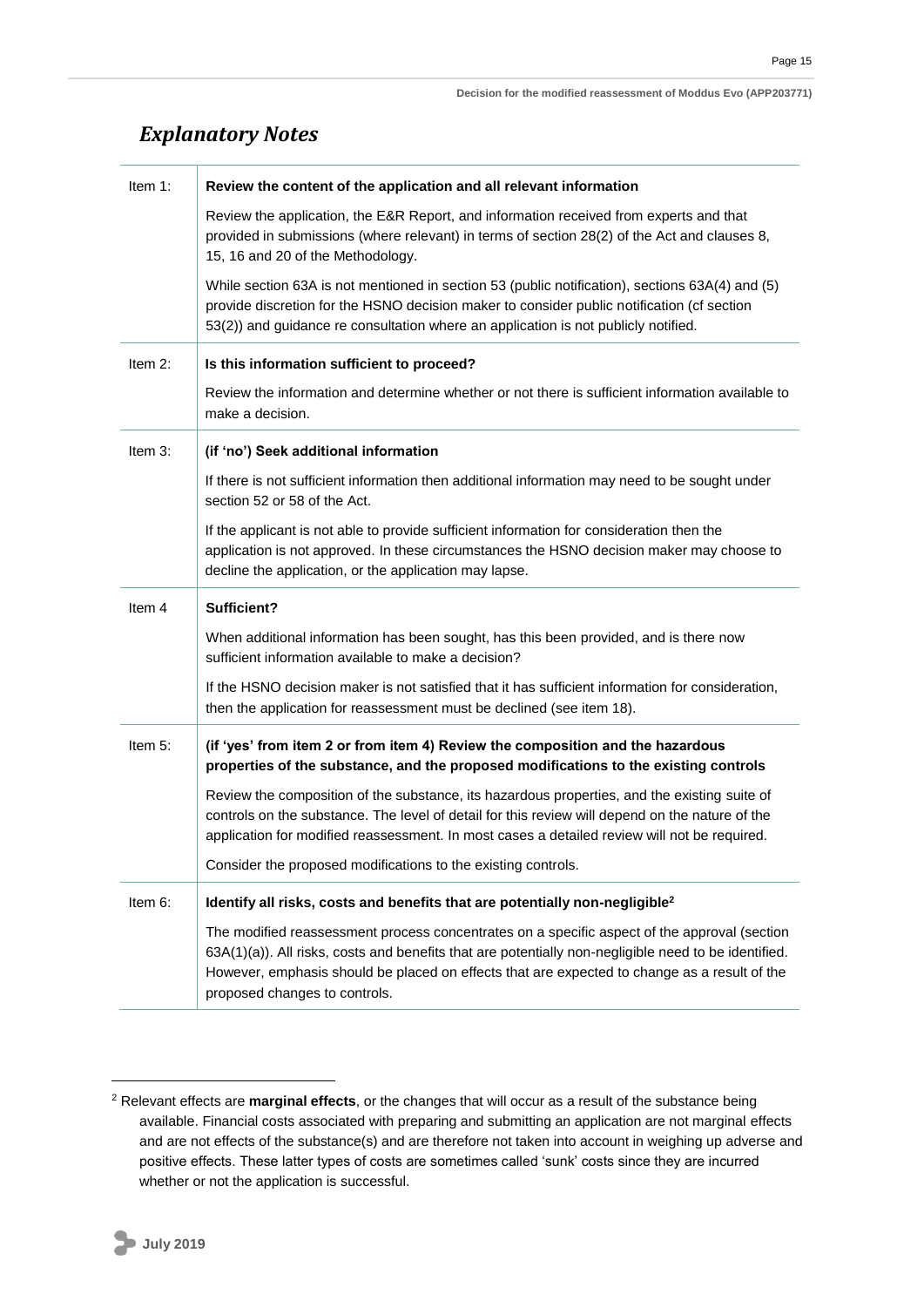Costs and benefits are defined in the Methodology as the value of particular effects. However, in most cases these 'values' are not certain and have a likelihood attached to them. Thus costs and risks are generally synonymous and may be addressed together.

Examples of costs that cannot be considered as risks are one-off direct financial costs incurred by applicants that cannot be considered as 'sunk' costs (see footnote 1). Where such costs arise they will considered in the same way as risks, but their likelihood of occurrence will be more certain.

Identification is a two-step process that scopes the range of possible effects (risks, costs and benefits).

|         | Step 1:                                                                                                                                                                                                                                                                                                                                                                                      | Identify all possible risks and costs (adverse effects) and benefits (positive<br>effects) associated with the approval of the substance(s), and based on the<br>range of areas of impact described in clause 9 of the Methodology and<br>sections 5 and 6 of the Act <sup>3</sup> . Consider the effects of the substance through its<br>lifecycle (clause 11) and include the likely effects of the substance being<br>unavailable (sections $29(1)(a)(iii)$ and $29(1)(b)(iii)$ ). |  |
|---------|----------------------------------------------------------------------------------------------------------------------------------------------------------------------------------------------------------------------------------------------------------------------------------------------------------------------------------------------------------------------------------------------|---------------------------------------------------------------------------------------------------------------------------------------------------------------------------------------------------------------------------------------------------------------------------------------------------------------------------------------------------------------------------------------------------------------------------------------------------------------------------------------|--|
|         |                                                                                                                                                                                                                                                                                                                                                                                              | Relevant costs and benefits are those that relate to New Zealand and those<br>that would arise as a consequence of approving the application (clause 14).                                                                                                                                                                                                                                                                                                                             |  |
|         |                                                                                                                                                                                                                                                                                                                                                                                              | Consider short term and long term effects.                                                                                                                                                                                                                                                                                                                                                                                                                                            |  |
|         |                                                                                                                                                                                                                                                                                                                                                                                              | Identify situations where risks and costs occur in one area of impact or affect<br>one sector and benefits accrue to another area or sector; that is, situations<br>where risks and costs do not have corresponding benefits.                                                                                                                                                                                                                                                         |  |
|         | Step 2:                                                                                                                                                                                                                                                                                                                                                                                      | Document those risks, costs and benefits that can be readily concluded to be<br>negligible <sup>4</sup> , and eliminate them from further consideration.                                                                                                                                                                                                                                                                                                                              |  |
|         |                                                                                                                                                                                                                                                                                                                                                                                              | Note that where there are costs that are not associated with risks some of<br>them may be eliminated at this scoping stage on the basis that the financial<br>cost represented is very small and there is no overall effect on the market<br>economy.                                                                                                                                                                                                                                 |  |
| Item 7: | Assess each risk assuming controls in place. Add, substitute or delete controls in<br>accordance with clause 35 and sections 77, 77A and 77B of the Act.                                                                                                                                                                                                                                     |                                                                                                                                                                                                                                                                                                                                                                                                                                                                                       |  |
|         | The assessment of potentially non-negligible risks and costs should be carried out in<br>accordance with clauses 12, 13, 15, 22, 24, 25, and 29 to 32 of the Methodology. The<br>assessment is carried out with the default controls in place.                                                                                                                                               |                                                                                                                                                                                                                                                                                                                                                                                                                                                                                       |  |
|         | Assess each potentially non-negligible risk and cost estimating the magnitude of the effect if it<br>should occur and the likelihood of its occurring. Where there are non-negligible financial costs<br>that are not associated with risks then the probability of occurrence (likelihood) may be close<br>to 1. Relevant information provided in submissions should be taken into account. |                                                                                                                                                                                                                                                                                                                                                                                                                                                                                       |  |
|         |                                                                                                                                                                                                                                                                                                                                                                                              | The distribution of risks and costs should be considered, including geographical distribution<br>and distribution over groups in the community, as well as distribution over time. This<br>information should be retained with the assessed level of risk/cost.                                                                                                                                                                                                                       |  |

<sup>&</sup>lt;sup>3</sup> Effects on the natural environment, effects on human health and safety, effects on Maori culture and traditions, effects on society and community, effects on the market economy.

<sup>4</sup> Negligible effects are defined in the Annotated Methodology as "Risks which are of such little significance in terms of their likelihood and effect that they do not require active management and/or after the application of risk management can be justified by very small levels of benefits.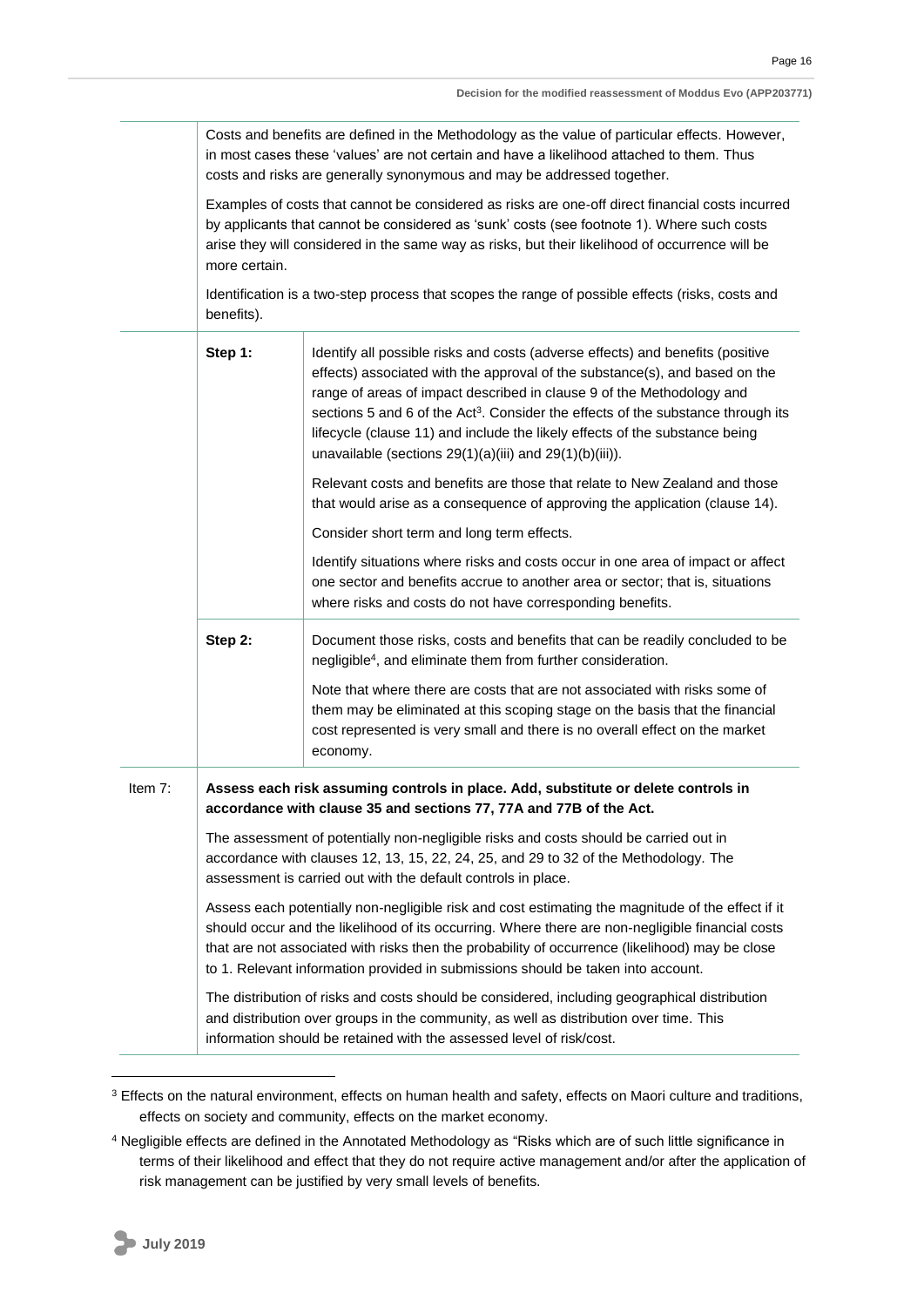|          | This assessment includes consideration of how cautious the HSNO decision maker will be in<br>the face of uncertainty (section 7). Where there is uncertainty, it may be necessary to estimate<br>scenarios for lower and upper bounds for the adverse effect as a means of identifying the<br>range of uncertainty (clause 32). It is also important to bear in mind the materiality of the<br>uncertainty and how significant the uncertainty is for the decision (clause 29(a)).                                                                                                                                        |  |  |
|----------|---------------------------------------------------------------------------------------------------------------------------------------------------------------------------------------------------------------------------------------------------------------------------------------------------------------------------------------------------------------------------------------------------------------------------------------------------------------------------------------------------------------------------------------------------------------------------------------------------------------------------|--|--|
|          | Consider the HSNO decision maker's approach to risk (clause 33 of the Methodology) or how<br>risk averse the HSNO decision maker should be in giving weight to the residual risk, where<br>residual risk is the risk remaining after the imposition of controls.                                                                                                                                                                                                                                                                                                                                                          |  |  |
|          | See EPA report 'Approach to Risk' for further guidance <sup>5</sup> .                                                                                                                                                                                                                                                                                                                                                                                                                                                                                                                                                     |  |  |
|          | Where it is clear that residual risks are non-negligible and where appropriate controls are<br>available, add substitute or delete controls in accordance with sections 77 and 77A of the Act<br>to reduce the residual risk to a tolerable level. If the substance has toxic or ecotoxic properties,<br>consider setting exposure limits under section 77B. While clause 35 is relevant here, in terms<br>of considering the costs and benefits of changing the controls, it has more prominence in items<br>12 and 15.                                                                                                  |  |  |
|          | If changes are made to the controls at this stage then the approach to uncertainty and the<br>approach to risk must be revisited.                                                                                                                                                                                                                                                                                                                                                                                                                                                                                         |  |  |
| Item 8:  | Do the proposed controls meet the requirements of Section 63A(6)(b)?                                                                                                                                                                                                                                                                                                                                                                                                                                                                                                                                                      |  |  |
|          | Consider whether the proposed controls meet best international practices and standards for<br>the safe management of hazardous substances. This includes the full suite of proposed<br>controls including existing controls and modified controls.                                                                                                                                                                                                                                                                                                                                                                        |  |  |
| Item 9:  | (if 'no' from item 8) Revise controls to meet best practice requirements                                                                                                                                                                                                                                                                                                                                                                                                                                                                                                                                                  |  |  |
|          | If the controls do not meet the best international practice criteria, then modify the controls so<br>that they do meet them.                                                                                                                                                                                                                                                                                                                                                                                                                                                                                              |  |  |
| Item 10: | 8<br>Do the proposed controls meet<br>the requirements of Section<br>63A(6)(b)?<br>Yes<br>(if 'yes' from item 8) Undertake combined consideration of all risks and costs, cognisant<br>of proposed controls<br>Once the risks and costs have been assessed individually consider all risks and costs together<br>as a 'basket' of risks/costs. If it is feasible and/or appropriate, this may involve combining<br>groups of risks and costs as for Clause 34 of the Methodology. The purpose of this step is to<br>consider synergistic effects and determine whether these may change the level of individual<br>risks. |  |  |
| Item 11: | Are all risks and costs with controls in place negligible?                                                                                                                                                                                                                                                                                                                                                                                                                                                                                                                                                                |  |  |
|          | Looking at individual risks in the context of the 'basket' of risks, consider whether any of the<br>residual risks (costs) are negligible.                                                                                                                                                                                                                                                                                                                                                                                                                                                                                |  |  |

<sup>5</sup> <http://www.epa.govt.nz/Publications/Approach-to-Risk.pdf>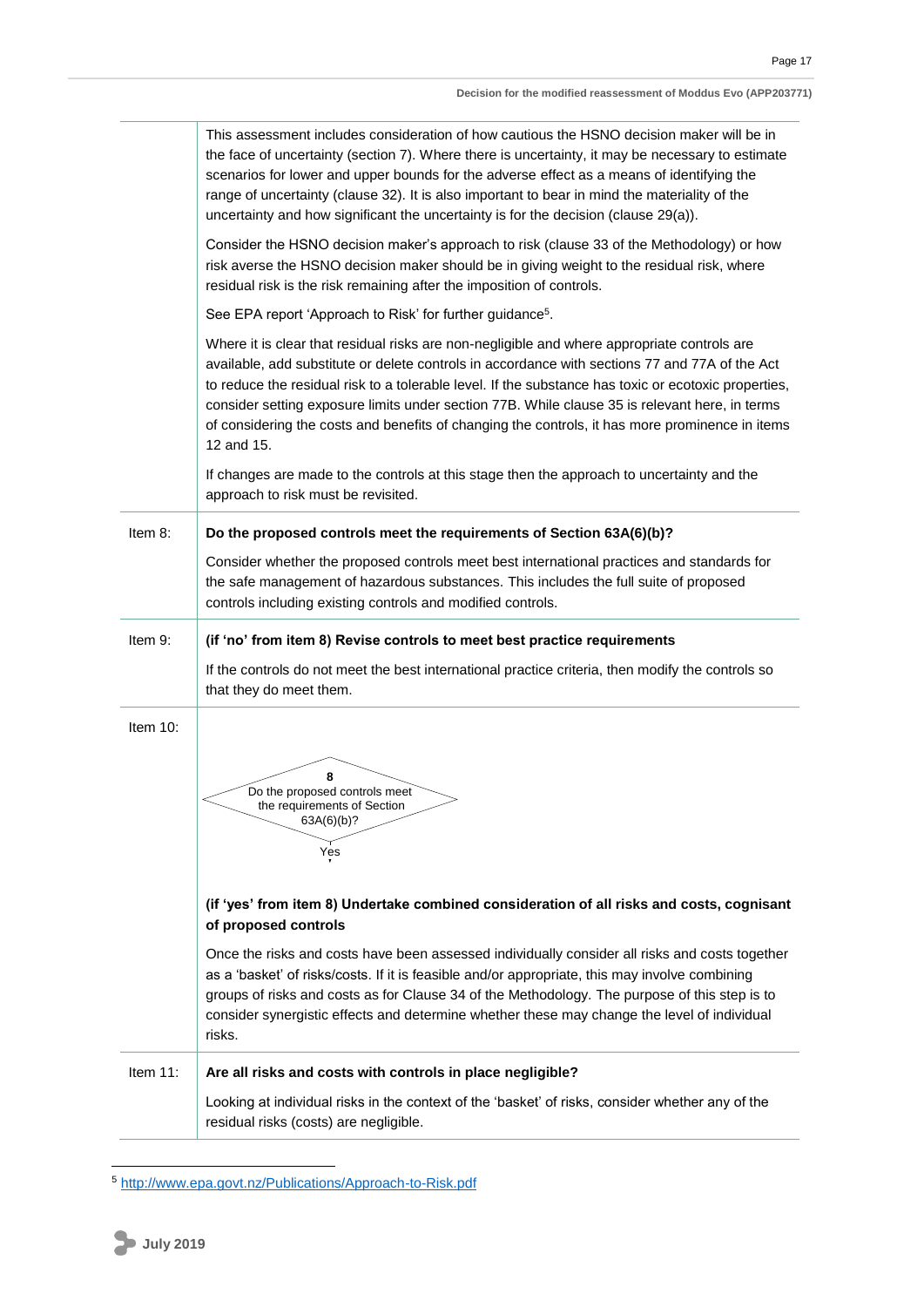| Decision for the modified reassessment of Moddus Evo (APP203771) |  |
|------------------------------------------------------------------|--|
|------------------------------------------------------------------|--|

| Item $12$ : | 11<br>Are all risks and costs with controls in<br>place negligible?                                                                                                                                                                                                                                                                                                                                            |  |  |  |
|-------------|----------------------------------------------------------------------------------------------------------------------------------------------------------------------------------------------------------------------------------------------------------------------------------------------------------------------------------------------------------------------------------------------------------------|--|--|--|
|             | Clause 26 Yes                                                                                                                                                                                                                                                                                                                                                                                                  |  |  |  |
|             |                                                                                                                                                                                                                                                                                                                                                                                                                |  |  |  |
|             | (if 'yes' from item 11) Review controls for cost-effectiveness in accordance with clause<br>35 and sections 77, 77A and 77B                                                                                                                                                                                                                                                                                    |  |  |  |
|             | Where all risks are negligible the decision must be made under clause 26 of the Methodology.                                                                                                                                                                                                                                                                                                                   |  |  |  |
|             | Consider the cost-effectiveness of the proposed individual controls and exposure limits. Where<br>relevant and appropriate, add, substitute or delete controls whilst taking into account the view<br>of the applicant, and the cost-effectiveness of the full package of controls.                                                                                                                            |  |  |  |
| Item $13$ : | Is it evident that benefits outweigh costs?                                                                                                                                                                                                                                                                                                                                                                    |  |  |  |
|             | Risks have already been determined to be negligible (item 9). In the unusual circumstance<br>where there are non-negligible costs that are not associated with risks they have been<br>assessed in item 7.                                                                                                                                                                                                     |  |  |  |
|             | Costs are made up of two components: internal costs or those that accrue to the applicant,<br>and external costs or those that accrue to the wider community.                                                                                                                                                                                                                                                  |  |  |  |
|             | Consider whether there are any non-negligible external costs that are not associated with<br>risks.                                                                                                                                                                                                                                                                                                            |  |  |  |
|             | If there are no external non-negligible costs then external benefits outweigh external costs.<br>The fact that the application has been submitted is deemed to demonstrate existence of<br>internal or private net benefit, and therefore total benefits outweigh total costs <sup>6</sup> .                                                                                                                   |  |  |  |
|             | As indicated above, where risks are deemed to be negligible, and the only identifiable costs<br>resulting from approving an application are shown to accrue to the applicant, then a cost-<br>benefit analysis will not be required. The act of an application being lodged will be deemed by<br>the HSNO decision maker to indicate that the applicant believes the benefits to be greater than<br>the costs. |  |  |  |
|             | However, if this is not the case and there are external non-negligible costs then all benefits<br>need to be assessed (via item 16).                                                                                                                                                                                                                                                                           |  |  |  |
| Item 14:    | Clause 27<br>11<br>Are all risks and costs with controls in<br>∙No−<br>place negligible?                                                                                                                                                                                                                                                                                                                       |  |  |  |
|             | (if 'no' from item 10) Establish HSNO decision maker's position on risk averseness and<br>appropriate level of caution                                                                                                                                                                                                                                                                                         |  |  |  |
|             | Although 'risk averseness' (approach to risk, clause 33) is considered as a part of the<br>assessment of individual risks, it is good practice to consolidate the view on this if several risks                                                                                                                                                                                                                |  |  |  |

**<sup>6</sup>**Technical Guide 'Decision making' section 4.9.3. Where risks are negligible and the costs accrue only to the applicant, no explicit cost benefit analysis is required. In effect, the HSNO decision maker takes the act of making an application as evidence that the benefits outweigh the costs. See also Protocol Series 1 'General requirements for the Identification and Assessment of Risks, Costs, and Benefits'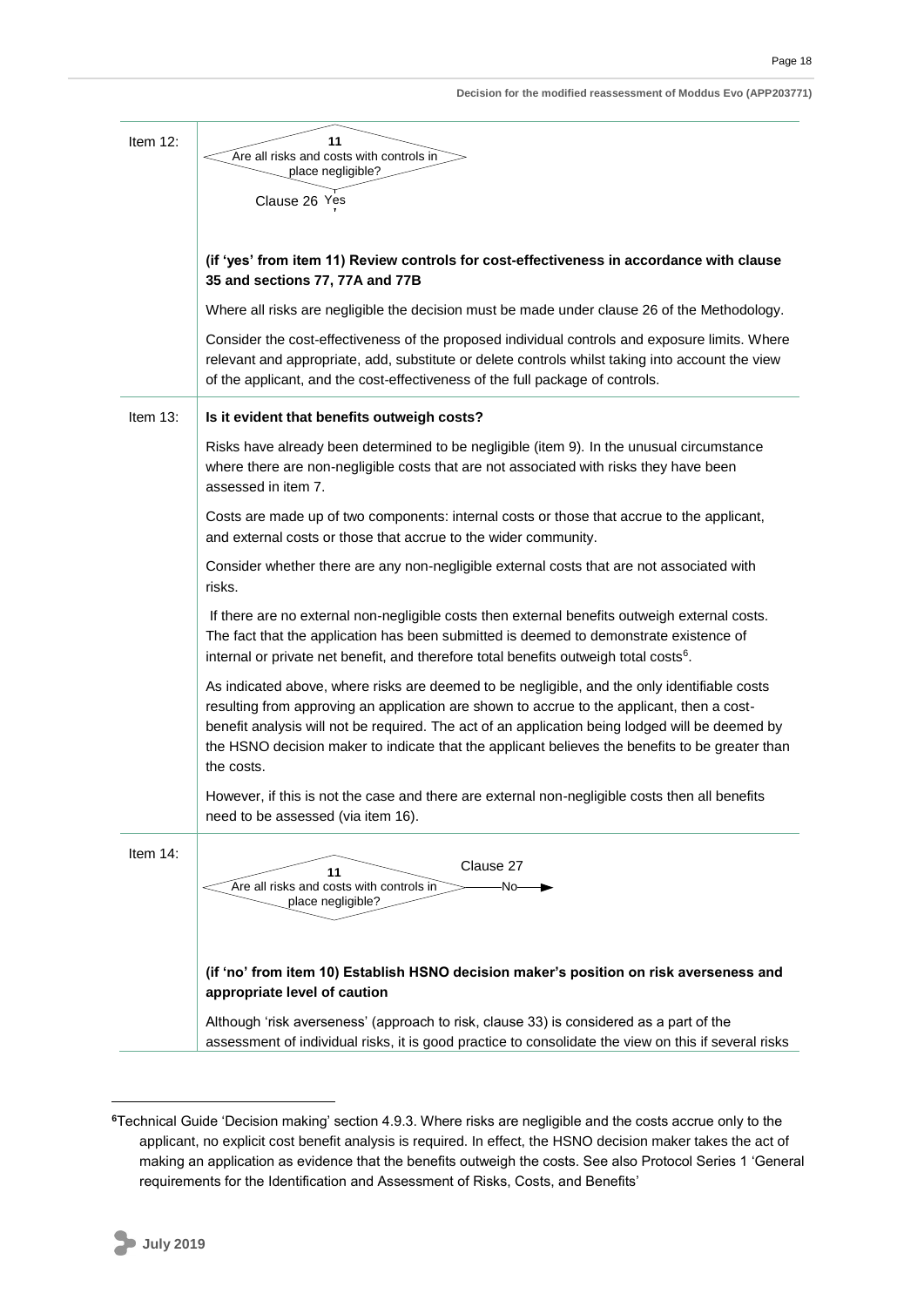|             | Decision for the modified reassessment of Moddus Evo (APP203771)                                                                                                                                                                                                                                                                                                                                                                                                                                                                                                                                                                                                                                                                                                                                                                                                                                                                                                                                             |  |  |
|-------------|--------------------------------------------------------------------------------------------------------------------------------------------------------------------------------------------------------------------------------------------------------------------------------------------------------------------------------------------------------------------------------------------------------------------------------------------------------------------------------------------------------------------------------------------------------------------------------------------------------------------------------------------------------------------------------------------------------------------------------------------------------------------------------------------------------------------------------------------------------------------------------------------------------------------------------------------------------------------------------------------------------------|--|--|
|             | are non-negligible. This consolidation also applies to the consideration of the approach to<br>uncertainty (section 7).                                                                                                                                                                                                                                                                                                                                                                                                                                                                                                                                                                                                                                                                                                                                                                                                                                                                                      |  |  |
| Item $15$ : | Review controls for cost-effectiveness in accordance with clause 35 and sections 77,<br>77A and 77B                                                                                                                                                                                                                                                                                                                                                                                                                                                                                                                                                                                                                                                                                                                                                                                                                                                                                                          |  |  |
|             | This constitutes a decision made under clause 27 of the Methodology (taken in sequence from<br>items 10, 13, 14 and 15).                                                                                                                                                                                                                                                                                                                                                                                                                                                                                                                                                                                                                                                                                                                                                                                                                                                                                     |  |  |
|             | Consider (a) whether any of the non-negligible risks can be reduced by varying the controls in<br>accordance with section 77 and 77A of the Act, and (b) the cost-effectiveness of the controls.<br>Where relevant and appropriate, add, substitute or delete controls whilst taking into account<br>the view of the applicant, and making sure that the benefits of doing so outweigh the costs. As<br>for item 6, If the substance has toxic or ecotoxic properties, consider exposure limits under<br>section 77B.                                                                                                                                                                                                                                                                                                                                                                                                                                                                                        |  |  |
| Item 16:    | (if 'no' from item 13, or in sequence from item 15) Assess benefits                                                                                                                                                                                                                                                                                                                                                                                                                                                                                                                                                                                                                                                                                                                                                                                                                                                                                                                                          |  |  |
|             | Assess benefits or positive effects in terms of clause 13 of the Methodology.                                                                                                                                                                                                                                                                                                                                                                                                                                                                                                                                                                                                                                                                                                                                                                                                                                                                                                                                |  |  |
|             | Since benefits are not certain, they are assessed in the same way as risks. Thus the<br>assessment involves estimating the magnitude of the effect if it should occur and the likelihood<br>of its occurring. This assessment also includes consideration of the HSNO decision maker's<br>approach to uncertainty or how cautious the HSNO decision maker will be in the face of<br>uncertainty (section 7). Where there is uncertainty, it may be necessary to estimate scenarios<br>for lower and upper bounds for the positive effect.                                                                                                                                                                                                                                                                                                                                                                                                                                                                    |  |  |
|             | An understanding of the distributional implications of a proposal is an important part of any<br>consideration of costs and benefits, and the distribution of benefits should be considered in the<br>same way as for the distribution of risks and costs. The HSNO decision maker will in particular<br>look to identify those situations where the beneficiaries of an application are different from<br>those who bear the costs <sup>7</sup> . This is important not only for reasons related to fairness but also in<br>forming a view of just how robust any claim of an overall net benefit might be. It is much more<br>difficult to sustain a claim of an overall net benefit if those who enjoy the benefits are different<br>to those who will bear the costs. Thus where benefits accrue to one area or sector and risks<br>and costs are borne by another area or sector then the HSNO decision maker may choose to<br>be more risk averse and to place a higher weight on the risks and costs. |  |  |
|             | As for risks and costs the assessment is carried out with the default controls in place.                                                                                                                                                                                                                                                                                                                                                                                                                                                                                                                                                                                                                                                                                                                                                                                                                                                                                                                     |  |  |
| Item $17$ : | Taking into account controls, do positive effects outweigh adverse effects?                                                                                                                                                                                                                                                                                                                                                                                                                                                                                                                                                                                                                                                                                                                                                                                                                                                                                                                                  |  |  |
|             | In weighing up positive and adverse effects, consider clause 34 of the Methodology. Where<br>possible combine groups of risks, costs and benefits or use other techniques such as<br>dominant risks and ranking of risks. The weighing up process takes into account controls<br>proposed in items 5, 7 (9), 12 and/or 15.                                                                                                                                                                                                                                                                                                                                                                                                                                                                                                                                                                                                                                                                                   |  |  |
|             | Where this item is taken in sequence from items 14, 15 and 16 (i.e. risks are not negligible) it<br>constitutes a decision made under clause 27 of the Methodology.                                                                                                                                                                                                                                                                                                                                                                                                                                                                                                                                                                                                                                                                                                                                                                                                                                          |  |  |
|             | Where this item is taken in sequence from items 11, 12 and 13 (i.e. risks are negligible, and<br>there are external or public costs) it constitutes a decision made under clause 26 of the<br>Methodology.                                                                                                                                                                                                                                                                                                                                                                                                                                                                                                                                                                                                                                                                                                                                                                                                   |  |  |

 $7$  Clause 13 of the Methodology

**.**